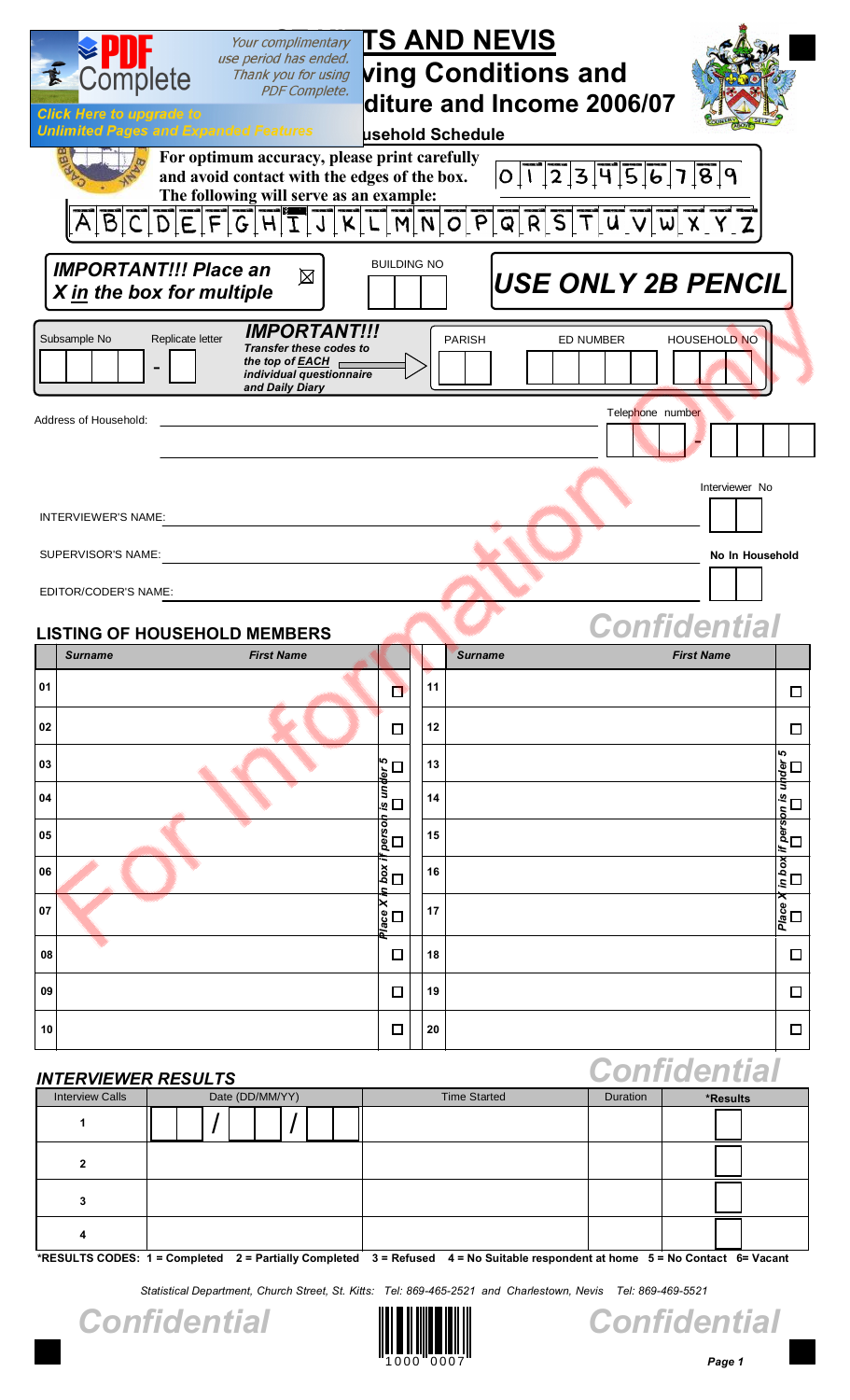|                                                                                              | Your complimentary<br>use period has ended.     |                                                                                                                       | <b>TION 1 - HOUSING</b>                      |                                                                       |
|----------------------------------------------------------------------------------------------|-------------------------------------------------|-----------------------------------------------------------------------------------------------------------------------|----------------------------------------------|-----------------------------------------------------------------------|
| Complete                                                                                     | Thank you for using                             |                                                                                                                       | H3.8 In which year was this dwelling built?  |                                                                       |
|                                                                                              | <b>PDF Complete.</b>                            |                                                                                                                       | $\Box$ 1 Before 1970                         | $\Box$ 7 2002                                                         |
| <b>Click Here to upgrade to</b>                                                              |                                                 | lex                                                                                                                   | $\Box$ 2 1970 - 1979                         | $\Box$ 8 2003                                                         |
| <b>Unlimited Pages and Expanded Features</b>                                                 | , <del>o comonica caemice</del> s & dwelling    |                                                                                                                       | $\Box$ 3 1980 - 1989                         | $\Box$ 9 2004                                                         |
| $\Box$ 3 Flat, apartment, condominium                                                        | $\Box$ 7 Barracks                               |                                                                                                                       | $\Box$ 4 1990 - 1995<br>$\Box$ 5 1996 - 2000 | $\Box$ 10 2005<br>$\Box$ 11 2006                                      |
| $\Box$ 4 Townhouse                                                                           | $\Box$ 8 Other                                  |                                                                                                                       | $\Box$ 6 2001                                | $\Box$ 12 Don't Know                                                  |
| H2.2 What is the construction material of the outer walls?                                   |                                                 |                                                                                                                       |                                              | H3.9 How many rooms does your dwelling unit contain?                  |
| $\Box$ 1 Wood/Timber<br>□ 2 Concrete/Concrete Blocks                                         | $\Box$ 5 Brick/Blocks                           |                                                                                                                       |                                              | (Do not count bathrooms, porches, kitchens, laundry rooms,            |
| 3 Wood & Concrete                                                                            | $\Box$ 6 Plywood                                |                                                                                                                       | <b>Number of Rooms</b>                       | balcony, arttic, corridor)                                            |
| $\Box$ 4 Stone                                                                               | $\Box$ 8 Other/Don't Know                       |                                                                                                                       |                                              |                                                                       |
|                                                                                              |                                                 |                                                                                                                       |                                              |                                                                       |
| H2.3 What is the material used for roofing?                                                  |                                                 |                                                                                                                       | H3.10 How many are used                      |                                                                       |
| □ 1 Sheet metal (galvanize, galvalume) □ 5 Tile                                              |                                                 |                                                                                                                       |                                              |                                                                       |
| $\Box$ 2 Shingle (asphalt)                                                                   | $\Box$ 6 Concrete                               |                                                                                                                       | 1. Solely as bedrooms?                       | 3. Rented or                                                          |
| $\Box$ 3 Shingle (wood)                                                                      | $\Box$ 7 Makeshift/thatched                     |                                                                                                                       |                                              | sub-letted?                                                           |
| $\Box$ 4 Shingle (other)                                                                     | $\Box$ 9 Don't know                             |                                                                                                                       |                                              |                                                                       |
|                                                                                              |                                                 |                                                                                                                       | 2. Used for business?                        | 4. Vacant?                                                            |
| H2.4 Does the household own the land beneath the dwelling?                                   |                                                 |                                                                                                                       |                                              |                                                                       |
| $\Box$ 1 Owned with title<br>$\Box$ 4 Leases the land                                        |                                                 |                                                                                                                       | household with one year ago?                 | H3.11 How do you compare the overall economic situation of the        |
| $\Box$ 2 Family Owned<br>$\Box$ 5 Squatting                                                  |                                                 |                                                                                                                       | $\Box$ 1 Much worse now                      | $\Box$ 4 A Little better now                                          |
| $\Box$ 3 Rents the land<br>$\Box$ 6 Not Owned                                                |                                                 |                                                                                                                       | $\Box$ 2 A Little worse now                  | $\Box$ 5 Much better now                                              |
| H3.                                                                                          |                                                 |                                                                                                                       | $\Box$ 3 Same                                | $\Box$ 6 Don't know                                                   |
|                                                                                              |                                                 |                                                                                                                       |                                              | H3.12 On a scale of 1 to 5, where 1 is poor and 5 is rich how would   |
| H3.1 Does this household own, rent or lease this dwelling?<br>$\Box$ 1 Owned (with mortgage) |                                                 |                                                                                                                       | you rate your household?                     |                                                                       |
| □ 2 Owned (Without mortgage)                                                                 | $\Box$ 5 Rented-Gov't                           |                                                                                                                       | $\blacksquare$<br>$\Box$ 2<br>$\Box$ 3       | $\Box$ 4<br>□ 5                                                       |
| $\Box$ 3 Rented-Furnished                                                                    | 6 Rented-Private                                |                                                                                                                       |                                              |                                                                       |
| $\Box$ 4 Rented-Unfurnished                                                                  | $\Box$ 7 Leased<br>$\Box$ 8 Rent-free           |                                                                                                                       | H4.                                          | H4.1 Indicate <b>how many</b> of each of the following items is owned |
| $\Box$ 9 Squatted<br>10 Other (please specify)                                               |                                                 |                                                                                                                       |                                              | by all household members? (Write "0" where there is none)             |
|                                                                                              |                                                 |                                                                                                                       |                                              | Number<br>Number                                                      |
| H3.2 What type of fuel does this household use most for cooking?<br>$\Box$ 1 Coal            | $\Box$ 4 Kerosene                               |                                                                                                                       | 1. Telephone - Land Line                     |                                                                       |
| $\Box$ 2 Wood                                                                                | $\Box$ 5 Electricity                            |                                                                                                                       |                                              | 15. Motor Vehicle                                                     |
| $\Box$ 3 Gas/LPG/Cooking gas                                                                 | $\Box$ 6 no cooking                             |                                                                                                                       | 2. Telephone - Cellular                      | 16. Computer                                                          |
| H3.3 What type of toilet facilities does this household have?                                | 7 Other (please specify)                        |                                                                                                                       |                                              | (laptop, desktop)                                                     |
| $\Box$ 1 W.C. (flush toilet) linked to sewer                                                 |                                                 |                                                                                                                       | 3. Television                                |                                                                       |
| 2 W.C. (flush toilet) linked to Septic tank/Soak-away                                        |                                                 |                                                                                                                       |                                              | 17. Sewing Machine                                                    |
| $\Box$ 3 Pit-latrine                                                                         |                                                 |                                                                                                                       | 4. Video/VCR                                 | 18. Dryer                                                             |
| 4 Ventilated Pit-latrine                                                                     |                                                 |                                                                                                                       |                                              |                                                                       |
| $\Box$ 6 None                                                                                |                                                 |                                                                                                                       | 5. Play station                              | 19. Dish washer                                                       |
|                                                                                              |                                                 |                                                                                                                       |                                              |                                                                       |
| H3.4 Does your household share any of the following facilities with                          |                                                 |                                                                                                                       | 6. Ipods/MP3                                 | 20. Weed Eater                                                        |
| another household?                                                                           |                                                 |                                                                                                                       |                                              | /Lawn Mower                                                           |
| $\Box$ 1 Kitchen<br>$\Box$ 2 Toilet / Bathroom<br>$\Box$ 5 None                              | $\Box$ 4 Any combination of 1, 2 or 3           |                                                                                                                       | 7. DVD Player                                | 21. Air Conditioner                                                   |
| $\Box$ 3 Water                                                                               |                                                 |                                                                                                                       |                                              |                                                                       |
| H3.5 What is the main source of your water supply?                                           |                                                 |                                                                                                                       | 8. Electric/Gas Stove                        |                                                                       |
| $\Box$ 1 Public, piped into dwelling                                                         | $\Box$ 4 Public well/tank or truck              |                                                                                                                       |                                              |                                                                       |
| $\Box$ 2 Public, piped into yard                                                             | $\Box$ 5 Private, piped into dwelling           |                                                                                                                       | 9. Toaster oven                              |                                                                       |
| $\Box$ 3 Public standpipe                                                                    | $\Box$ 6 Private catchment not piped            |                                                                                                                       |                                              |                                                                       |
| $\Box$ 7 Private catchment piped                                                             |                                                 |                                                                                                                       | 10. Micro-wave                               |                                                                       |
|                                                                                              |                                                 |                                                                                                                       |                                              |                                                                       |
| If response is 1 or 2 to H3.5 continue, otherwise skip to H3.7                               |                                                 |                                                                                                                       | 11. Electric Iron                            |                                                                       |
| H3.6 In the past twelve months, how many days on average per week do                         |                                                 |                                                                                                                       |                                              |                                                                       |
| you have water in your pipe?                                                                 |                                                 |                                                                                                                       | 12. Refrigerator/Freezer                     |                                                                       |
|                                                                                              |                                                 |                                                                                                                       |                                              |                                                                       |
| Days                                                                                         | enter 8 for "Don't Know" and 9 for "Not Stated" |                                                                                                                       | 13. Radio/Stereo/CD Player                   |                                                                       |
| H3.7 What type of lighting does this household use most?                                     |                                                 |                                                                                                                       |                                              |                                                                       |
| $\Box$ 1 Gas                                                                                 | $\Box$ 4 Electricity - Private Generator        |                                                                                                                       | 14. Washing Machine                          |                                                                       |
| $\Box$ 2 Kerosene                                                                            |                                                 |                                                                                                                       |                                              |                                                                       |
| 3 Electricity - Public<br>$\Box$ 6 None                                                      |                                                 | <u> 11 A   11 A   11 A   11 A   11 A   11 A   11 A   11 A   11 A   11 A   11 A   11 A   11 A   11 A   11 A   11 A</u> |                                              |                                                                       |

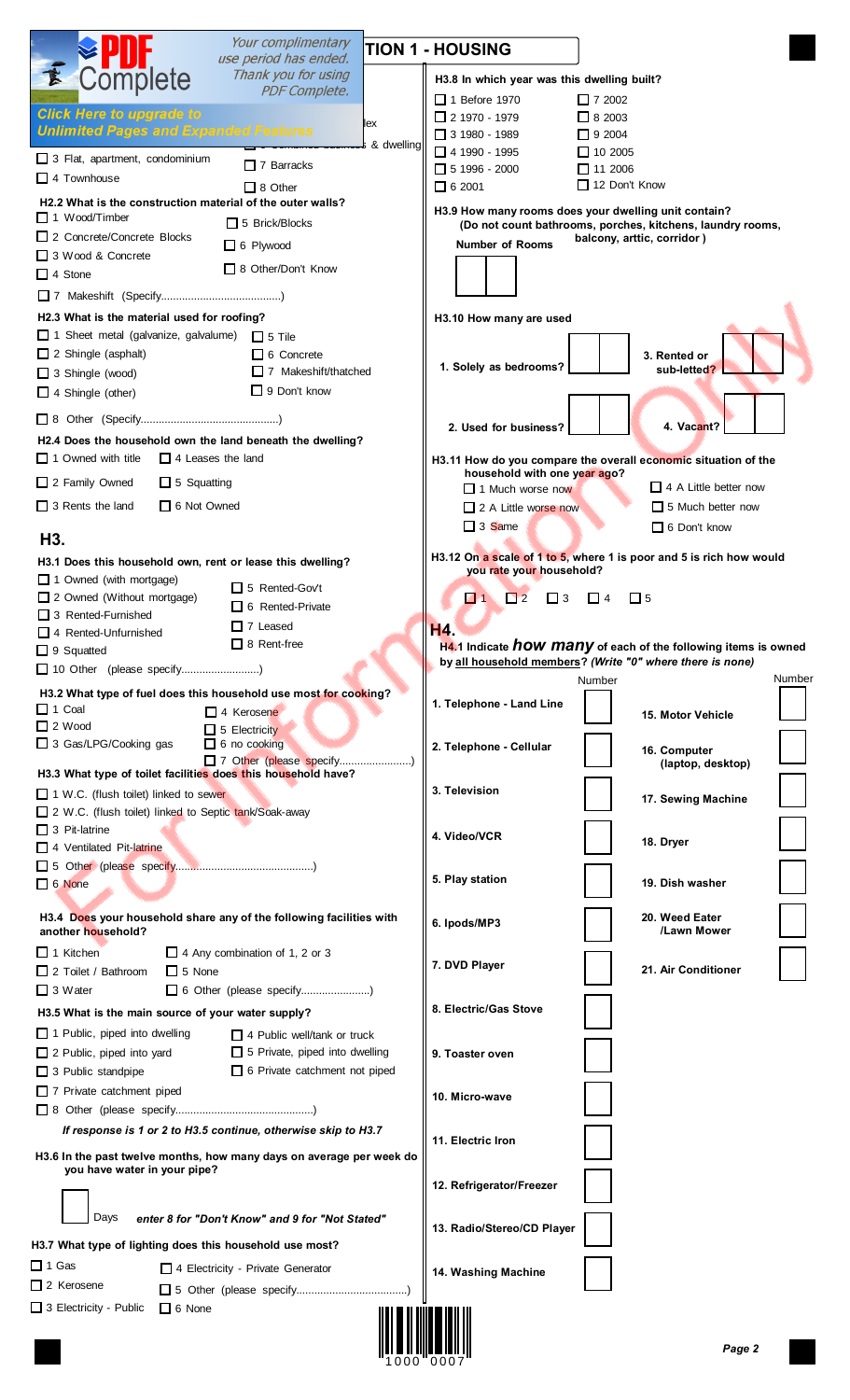| Your complimentary                                                                                                                                                                                                                   | <b>DITURE ON ACCOMMODATION</b>                                                                                                                                                                                                                                              |                                                  |  |  |  |  |  |  |  |
|--------------------------------------------------------------------------------------------------------------------------------------------------------------------------------------------------------------------------------------|-----------------------------------------------------------------------------------------------------------------------------------------------------------------------------------------------------------------------------------------------------------------------------|--------------------------------------------------|--|--|--|--|--|--|--|
| use period has ended.<br>Complete<br>Thank you for using<br><b>PDF Complete.</b><br>Id be rounded to the nearest \$<br><b>Click Here to upgrade to</b><br>ng?<br>□ 1 Own (Continue)                                                  | llowing questions where an answer is not applicable leave blank. If an<br>put 9's followed by 8 in the last position. For entries not stated make<br>is is not possible put 9's in the boxes provided. All entries are annual<br>2 Both (Continue)<br>3 Rent (Go to PART 3) |                                                  |  |  |  |  |  |  |  |
| <b>Unlimited Pages and Expanded Features</b><br><b>PART 1 - OWNER OCCUPIED ACCOMMODATION</b>                                                                                                                                         | <b>CODE</b>                                                                                                                                                                                                                                                                 | Amount (\$)                                      |  |  |  |  |  |  |  |
| 1.1 How much is due to be paid annually for the                                                                                                                                                                                      |                                                                                                                                                                                                                                                                             |                                                  |  |  |  |  |  |  |  |
|                                                                                                                                                                                                                                      | 0423103                                                                                                                                                                                                                                                                     |                                                  |  |  |  |  |  |  |  |
|                                                                                                                                                                                                                                      | 0423102                                                                                                                                                                                                                                                                     |                                                  |  |  |  |  |  |  |  |
| 1.2 What is the <b>annual</b> rent or lease for the land on which the house is built?                                                                                                                                                | 0411201                                                                                                                                                                                                                                                                     |                                                  |  |  |  |  |  |  |  |
| 1.3 How much Insurance premium is paid on this dwelling annually ?                                                                                                                                                                   | 1252101                                                                                                                                                                                                                                                                     |                                                  |  |  |  |  |  |  |  |
| $\Box$ 2 No                                                                                                                                                                                                                          |                                                                                                                                                                                                                                                                             | if No, go to 1.6                                 |  |  |  |  |  |  |  |
| 1.5 What amount do you receive monthly for rental/sub-letting: for any or all of the<br>following purposes:                                                                                                                          |                                                                                                                                                                                                                                                                             |                                                  |  |  |  |  |  |  |  |
|                                                                                                                                                                                                                                      |                                                                                                                                                                                                                                                                             |                                                  |  |  |  |  |  |  |  |
| 1 Furnished/Partly furnished (household accommodation)                                                                                                                                                                               | 1800501                                                                                                                                                                                                                                                                     |                                                  |  |  |  |  |  |  |  |
| 2 Unfurnished (household accommodation)                                                                                                                                                                                              | 1800502                                                                                                                                                                                                                                                                     |                                                  |  |  |  |  |  |  |  |
| 3 Business                                                                                                                                                                                                                           | 1800503                                                                                                                                                                                                                                                                     |                                                  |  |  |  |  |  |  |  |
| 1.6 How much rent would you charge monthly if you were to rent this accommodation                                                                                                                                                    | 0421101                                                                                                                                                                                                                                                                     |                                                  |  |  |  |  |  |  |  |
| 1.7 What is the estimated market value of the dwelling unit currently occupied by<br>this household?                                                                                                                                 | 1900104                                                                                                                                                                                                                                                                     |                                                  |  |  |  |  |  |  |  |
| 1.8 Do you make mortgage payments for this dwelling? $\Box$ 1 Yes $\Box$ 2 No<br>Check H3.1 then answer this question                                                                                                                |                                                                                                                                                                                                                                                                             | if No, go to 2.1                                 |  |  |  |  |  |  |  |
| 1.9 What is the monthly mortgage payments for this dwelling?                                                                                                                                                                         | 1900105                                                                                                                                                                                                                                                                     |                                                  |  |  |  |  |  |  |  |
|                                                                                                                                                                                                                                      |                                                                                                                                                                                                                                                                             |                                                  |  |  |  |  |  |  |  |
| <b>PART 2 PROPERTY BOUGHT/CONSTRUCTED IN SURVEY YEAR</b>                                                                                                                                                                             |                                                                                                                                                                                                                                                                             | Amount (\$)<br>Yes, Continue                     |  |  |  |  |  |  |  |
| 2.1 Did you purchase/construct this dwelling unit during the past 12 months?                                                                                                                                                         |                                                                                                                                                                                                                                                                             | $\Box$ 1 Yes<br>$\Box$ 2 No<br>If no, go to Q3.1 |  |  |  |  |  |  |  |
| 2.2 If purchased, was the dwelling unit bought new or was it previously occupied?                                                                                                                                                    |                                                                                                                                                                                                                                                                             | $\Box$ 1 New<br>$\Box$ 2 Used                    |  |  |  |  |  |  |  |
| Please state the following:                                                                                                                                                                                                          |                                                                                                                                                                                                                                                                             |                                                  |  |  |  |  |  |  |  |
| 2.3 Purchase price or construction cost                                                                                                                                                                                              | 1900101                                                                                                                                                                                                                                                                     |                                                  |  |  |  |  |  |  |  |
|                                                                                                                                                                                                                                      | 1900102                                                                                                                                                                                                                                                                     | Years                                            |  |  |  |  |  |  |  |
|                                                                                                                                                                                                                                      | 1900103                                                                                                                                                                                                                                                                     |                                                  |  |  |  |  |  |  |  |
| <b>PART 3 - RENTED ACCOMMODATION</b><br>INTERVIEWER: If the family occupied a rented dwelling for all or part of the survey year, complete this section                                                                              |                                                                                                                                                                                                                                                                             |                                                  |  |  |  |  |  |  |  |
| Ask question if household has been renting for all or part of the last twelve months<br>State amount paid for <b>monthly</b> rent currently<br>3.1                                                                                   | 0411100                                                                                                                                                                                                                                                                     |                                                  |  |  |  |  |  |  |  |
| Is any part of this dwelling unit sub-letted? __________________________________<br>3.2                                                                                                                                              |                                                                                                                                                                                                                                                                             | $\Box$ 1 Yes<br>$\Box$ 2 No if No, go to 4.1     |  |  |  |  |  |  |  |
| 3.3<br>State monthly receipts from sub-letting or renting                                                                                                                                                                            |                                                                                                                                                                                                                                                                             |                                                  |  |  |  |  |  |  |  |
| Furnished/Partly furnished                                                                                                                                                                                                           | 1800801                                                                                                                                                                                                                                                                     |                                                  |  |  |  |  |  |  |  |
|                                                                                                                                                                                                                                      | 1800802                                                                                                                                                                                                                                                                     |                                                  |  |  |  |  |  |  |  |
| <u>Business and the community of the community of the community of the community of the community of the community of the community of the community of the community of the community of the community of the community of the </u> | 1800803                                                                                                                                                                                                                                                                     |                                                  |  |  |  |  |  |  |  |
| 3.4 If rent includes meals, estimate approximately the monthly value of meals                                                                                                                                                        | 1800901                                                                                                                                                                                                                                                                     | $\mathbf{I}$                                     |  |  |  |  |  |  |  |
| <u> Al II-le de Billio de libre el l</u>                                                                                                                                                                                             |                                                                                                                                                                                                                                                                             |                                                  |  |  |  |  |  |  |  |

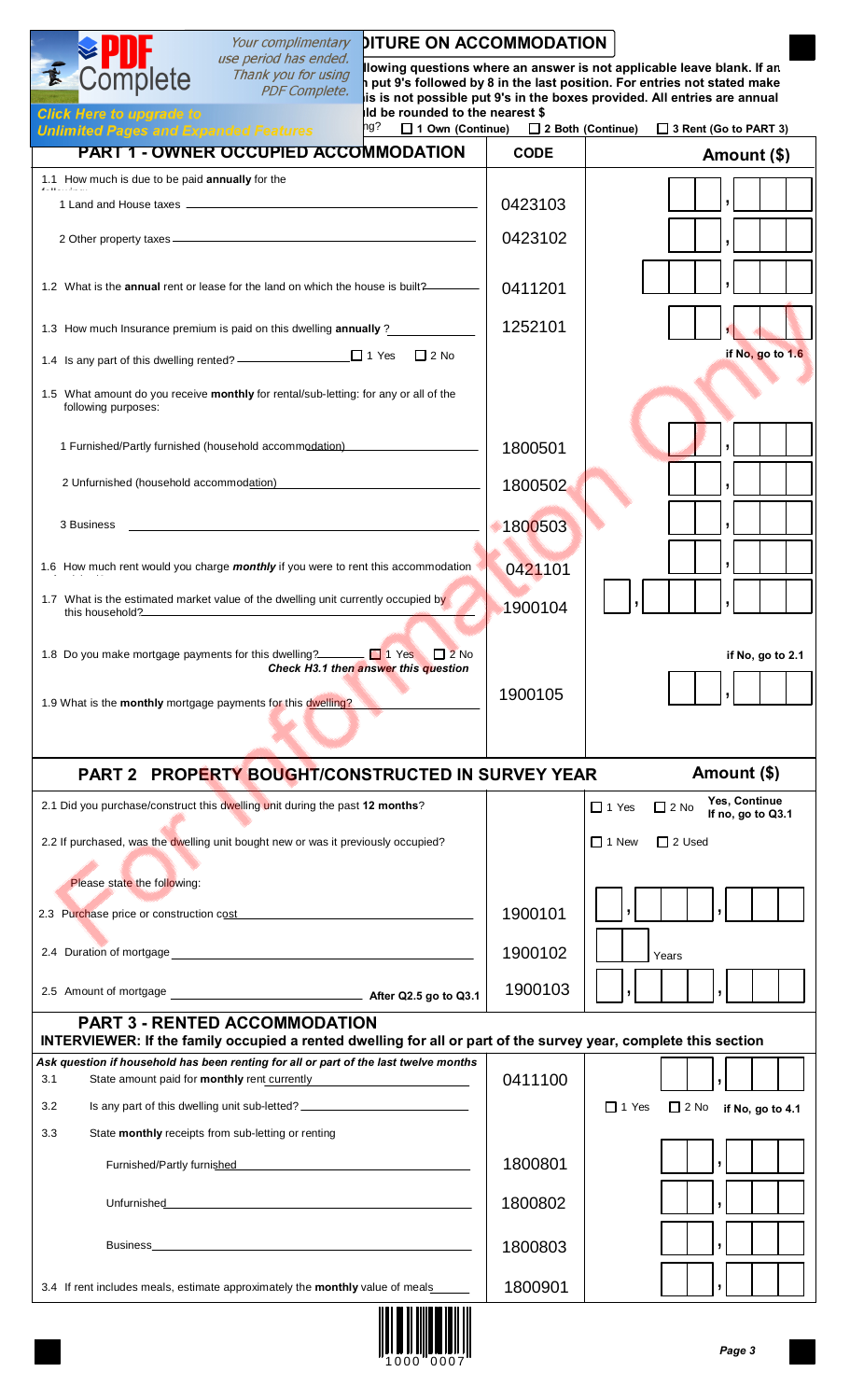

Thank you for using

 $n<sub>1</sub>$ 

PDF Complete. nourred any expenditure on any of the following items for **Click Here to upgrade to commodation and maintaining the accommodation occupied by your household.** 

**Unlimited Pages and Expanding** Note: Exclude any expenditures on major additions and improvements which add to the value of the property, e.g. built a new wall, built a retaining wall, etc. Also, exclude expenditure on damages caused by extraordinary events, e.g. hurricane, fire, etc.

| Even if rented, probe for repair and maintenance expenses.<br>$\Box$ 2 No (Go to Q 4.2)<br>$\Box$ 1 Yes (Complete Q 4.1) | Not applicable<br><b>Not Known</b><br><b>Amount too large</b><br><b>Not Stated</b> | <b>Leave Blank</b><br>9's ending in 8<br>9's ending in 7<br>Try harder, if not use all 9's |             |                  |
|--------------------------------------------------------------------------------------------------------------------------|------------------------------------------------------------------------------------|--------------------------------------------------------------------------------------------|-------------|------------------|
| <b>REPAIR AND MAINTENANCE</b>                                                                                            | <b>Y/N</b>                                                                         |                                                                                            | <b>CODE</b> | <b>\$ AMOUNT</b> |
| <b>Materials (excluding labor)</b><br>1. Painting e.g. paints, varnishes, brushes and scrapers                           | $\Box$ Yes<br>$\Box$ No                                                            |                                                                                            | 0431101     |                  |
| 2. Masonry e.g. Cement, sand and lime                                                                                    | $\Box$ Yes<br>$\Box$ No                                                            |                                                                                            | 0431201     |                  |
| 3. Carpentry e.g. Wooden planks, plywood etc.                                                                            | $\Box$ Yes<br>$\Box$ No                                                            | 0431301                                                                                    |             |                  |
| 4. Plumbing, repair and replacing e.g. replaced water pump                                                               | $\Box$ Yes<br>$\Box$ No                                                            | 0431401                                                                                    |             |                  |
| 5. Electrical (repair and replace) e.g. switches, wires, fuse                                                            | $\Box$ Yes<br>$\Box$ No                                                            |                                                                                            | 0431501     |                  |
| 6. Other materials                                                                                                       | $\Box$ Yes<br>$\Box$ No                                                            |                                                                                            | 0431801     |                  |
| <b>Labor excluding materials costs</b><br>7. Painting, outside and inside (including roof)                               | $\blacksquare$ Yes<br>$\square$ No                                                 |                                                                                            | 0432101     |                  |
| 8. Plastering and Masonry, e.g. repairing walls, flooring etc.                                                           | $\Box$ Yes<br>$\Box$ No                                                            |                                                                                            | 0432102     |                  |
| 9. Carpentry e.g. repairing of doors, windows, roofs and<br>ceilings etc.                                                | $\Box$ Yes<br>$\Box$ No                                                            |                                                                                            | 0432103     |                  |
| 10. Plumbing, e.g. replaced water pump etc.                                                                              | $\Box$ Yes<br>$\Box$ No                                                            |                                                                                            | 0432104     | $\vert$ ,        |
| 11. Electrical repairs and replacing, eg. replaced wiring etc.                                                           | $\Box$ Yes<br>$\Box$ No                                                            |                                                                                            | 0432105     |                  |
| 12. Termite Protection                                                                                                   | $\Box$ Yes<br>$\Box$ No                                                            |                                                                                            |             |                  |
| 13. All other services                                                                                                   | $\Box$ Yes<br>$\Box$ No                                                            |                                                                                            | 0432199     |                  |
| <b>14. TOTAL EXPENDITURE</b>                                                                                             | $\Box$ Yes<br>$\Box$ No                                                            |                                                                                            |             |                  |

**4.2 In the past twelve months, did the physical structure of your dwelling suffer any damage caused by extra-ordinary events (e.g. Hurricane, fire, etc.?**

**1 Yes 2 No (if no, go to 5.1)**

**4.3 Can you tell me the nature of the damage? (select all that apply)**

**1 Roof 2 Walls 3 Windows or Doors**

**4 Floors 5 Other**

**4.4 How much have you paid to repair these damages?**







**1 Out of Pocket**

**2 Insurance Claim 3 Relatives and friends 4 Government Support**  $\frac{1}{2}$ \$ | | |, \$ | | |,  $\frac{1}{2}$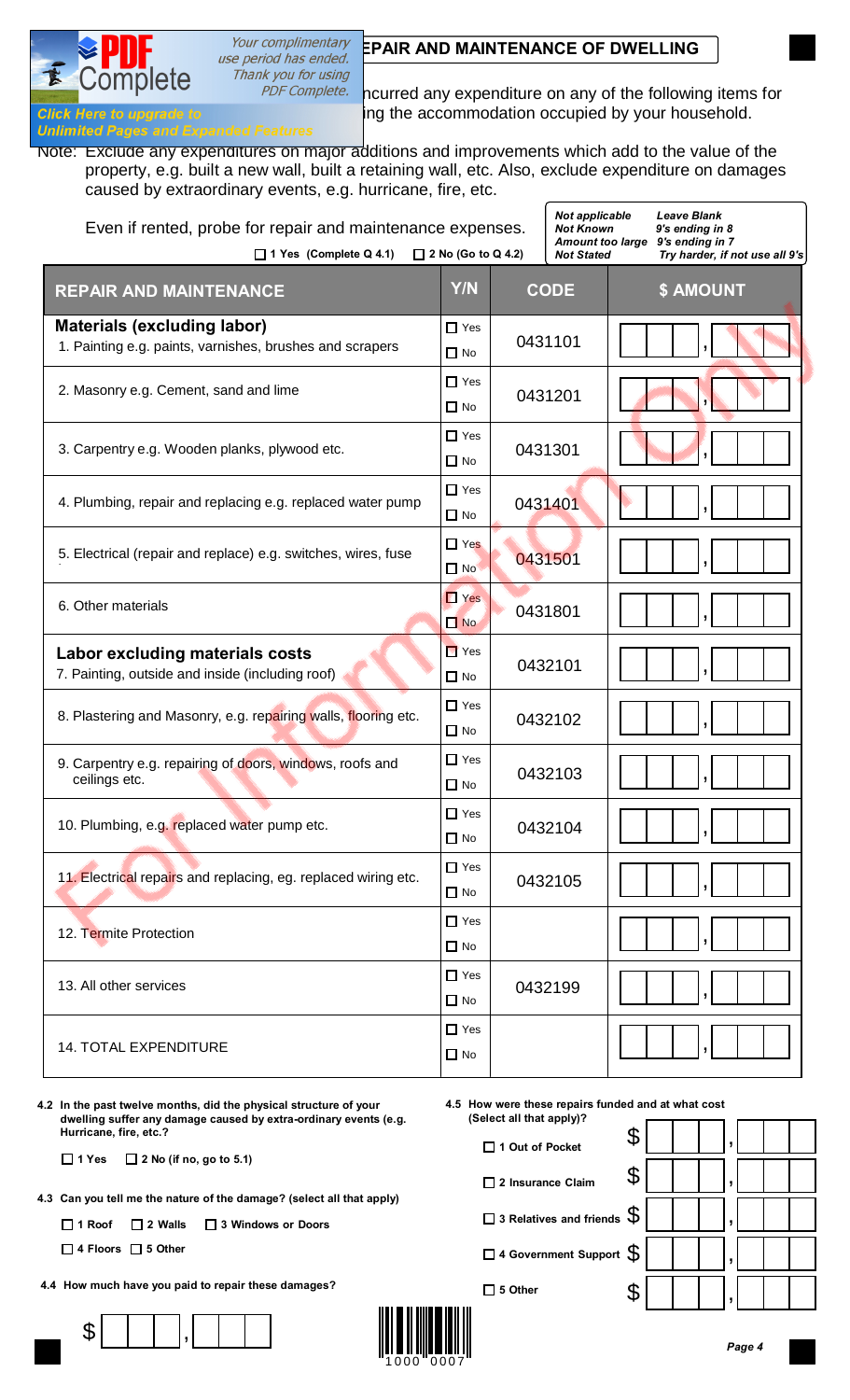# Your complimentary<br>use period has ended. **TYPES OF HOUSEHOLD EXPENSES**

Thank you for using PDF Complete.

#### *Not applicable Leave Blank Not Known 9's ending in 8 Amount too large 9's ending in 7*

*Not Stated Try harder, if not use all 9's*

ASK THE HOUSEHOLD REFERENCE PERSON INITIALLY AND OTHER MEMBERS IF NECESSARY

## **PLEASE WRITE CLEARLY AND LEGIBLY**

**EPUT**<br>Complete

**Unlimited Pages and Expanded Features** 

**Click Here to upgrade to** 

E

|     | HOW MUCH WAS SPENT ON THE SERVICES LISTED BELOW                                                                                                                    | <b>CODE</b> | Amount (\$) |
|-----|--------------------------------------------------------------------------------------------------------------------------------------------------------------------|-------------|-------------|
| 5.1 | How much did you spend during the last 3 months on gas for cooking? e.g. propane, butane cylinders                                                                 | 0452101     |             |
| 5.2 | How much were you billed for water in the last last month (exclude balances from previous bills from<br>Water Department)                                          | 0441101     |             |
| 5.3 | How much were you billed for electricity in the last month (exclude balances from previous bills)                                                                  | 045110      |             |
| 5.4 | How much were you billed for fixed line telephone in the last month<br>(exclude balances from previous bills, including phone cards, caller ID, call waiting, etc) | 0830201     |             |
| 5.5 | How much was paid by you in the last twelve months for other related household expenses n.e.s<br>(Specify) e.g. Emptying of septic tank.                           | 0562601     |             |
|     |                                                                                                                                                                    |             |             |

|      | HOW MUCH WAS SPENT MONTHLY ON THE SERVICES LISTED                                                                                                                                                                                    | <b>CODE</b> | Amount (\$) |
|------|--------------------------------------------------------------------------------------------------------------------------------------------------------------------------------------------------------------------------------------|-------------|-------------|
| 5.6  | Employed staff including maids, butlers, drivers, gardeners, etc. Manuscription and the main staff including                                                                                                                         | 0562100     |             |
| 5.7  | Persons engaged temporarily for baby-sitting, housework, etc.                                                                                                                                                                        | 0562200     |             |
| 5.8  | Child care outside of the home e.g. day nurseries, play schools<br>and other child minding services                                                                                                                                  | 1240201     |             |
| 5.9  |                                                                                                                                                                                                                                      | 1240102     |             |
| 5.10 |                                                                                                                                                                                                                                      | 1240103     |             |
| 5.11 |                                                                                                                                                                                                                                      | 1240104     |             |
| 5.12 | Gardening/lawn care services <b>contained a service of the service of the service of the service of the service of the service of the service of the service of the service of the service of the service of the service of the </b> | 0562203     |             |
| 5.13 |                                                                                                                                                                                                                                      | 0830103     |             |
| 5.14 | Internet Services                                                                                                                                                                                                                    | 0830401     |             |
|      | HOW MUCH WAS SPENT ANNUALLY ON THE SERVICES LISTED                                                                                                                                                                                   |             | Amount (\$) |
|      |                                                                                                                                                                                                                                      |             |             |
| 5.16 | Amount spent last twelve months on other household services, moving, laundry, _________                                                                                                                                              | 4532199     |             |

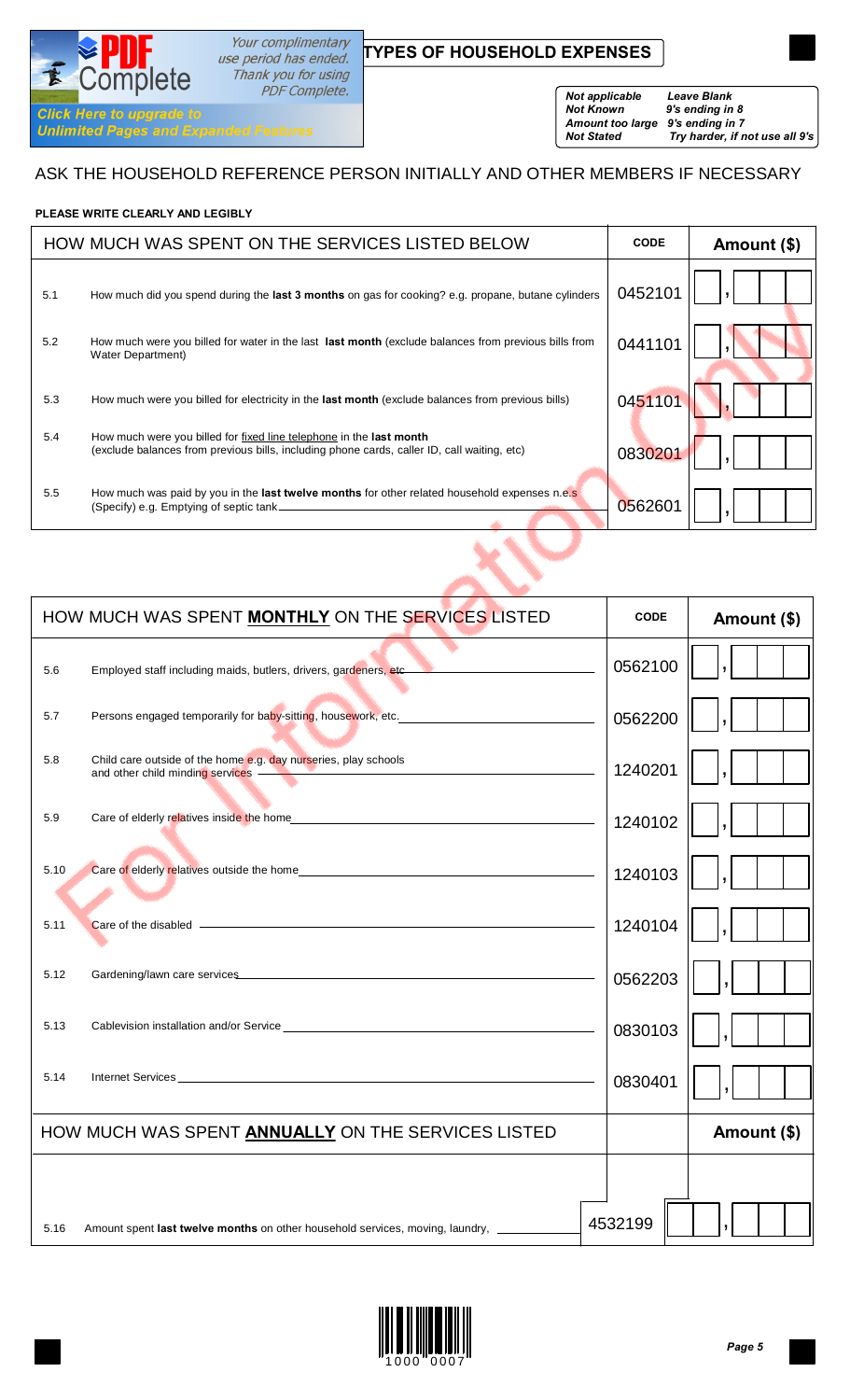# Your complimentary **RE, FURNISHINGS AND HOUSEHOLD EQUIPMENT** use period has ended.

Thank you for using

# **ASK COTTIVICTS**<br>Click Here to upgrade to

 $n<sub>1</sub>$ 

Unlimited Pages and Expanded Features or received as a gift by anyone in the household in the past 12 months.

- Note: I) If any item was bought on an installment plan, you should enter the cash price of the item and not the monthly repayment. If the cash price is not available or cannot be recalled then use the "regular price". However, if the respondent is not able to recall either the "cash price" or the "regular price" then use the total hire purchase price.
	- II) If any trade-in allowance was given, the purchase price represents the amount paid plus the value of any trade-in (the full purchase price of the new item before deducting trade-in value).
	- III) You should record all purchases including those bought abroad, through mail order catalogues, over the Internet and purchased in St. Kitts and Nevis
	- IV) Include all home made furniture and equipment and indicate this by placing an  $X$  *in* the check box "HomeMade" next to the description of the item under the column "HAVE BOUGHT".

## **PART 1 - During the past 12 months have you, or anyone in your household purchased or received gifts, for their own use or use by any members of the household, any of the following?**

|                                                          |             |                                  |                             | <b>PURCHASED (homemade)</b> |                               | <b>GIFTS</b>          |  |  |  |
|----------------------------------------------------------|-------------|----------------------------------|-----------------------------|-----------------------------|-------------------------------|-----------------------|--|--|--|
| <b>FURNITURE AND FURNISHINGS</b>                         | <b>CODE</b> | <b>HAVE</b><br><b>BOUGHT</b>     | <b>QTY</b><br><b>BOUGHT</b> | <b>TOTAL COST(\$)</b>       | <b>QTY</b><br><b>Received</b> | <b>TOTAL COST(\$)</b> |  |  |  |
| Living or recreation room<br>3/5/7 piece suites          | 0511101     | $\Box$ Yes<br>$\Box$ HomeMade    |                             |                             |                               |                       |  |  |  |
| Wall unit / Display cabinet                              | 0511103     | $\Box$ Yes<br>$\Box$ HomeMade    |                             |                             |                               |                       |  |  |  |
| couch or sofa                                            | 0511104     | $\Box$ Yes<br>□ HomeMade         |                             |                             |                               |                       |  |  |  |
| Coffee /side<br>table/centre table                       | 0511107     | $\Box$ Yes<br>HomeMade           |                             |                             |                               |                       |  |  |  |
| TV / Stereo stand<br>/entertainment center               | 0511108     | $\Box$ Yes<br>HomeMade           |                             |                             |                               |                       |  |  |  |
| Playpens                                                 | 0511111     | $\Box$ Yes<br>HomeMade           |                             |                             |                               |                       |  |  |  |
| Book case/ book shelf                                    | 0511112     | $\Box$ Yes<br>$\Box$ HomeMade    |                             |                             |                               |                       |  |  |  |
| Other living room furniture<br>not specified by type     | 0511199     | $\Box$ Yes<br>$\Box$ HomeMade    |                             |                             |                               |                       |  |  |  |
| Dining room furniture<br>5 piece Dinette / Dining Suites | 0511203     | $\Box$ Yes<br>HomeMade           |                             |                             |                               |                       |  |  |  |
| China cabinets<br>/Hutch back                            | 0511204     | $\square$ Yes<br>$\Box$ HomeMade |                             |                             |                               |                       |  |  |  |
| Individual tables                                        | 0511207     | $\Box$ Yes<br>$\Box$ HomeMade    |                             | j                           |                               |                       |  |  |  |
| Individual chairs                                        | 0511208     | $\Box$ Yes<br>$\Box$ HomeMade    |                             |                             |                               |                       |  |  |  |
| Other dining room furniture<br>not specified by type     | 0511299     | $\Box$ Yes<br>HomeMade           |                             | $\overline{ }$              |                               |                       |  |  |  |
| <b>Kitchen furniture</b><br>Table                        | 0511301     | $\Box$ Yes<br>HomeMade           |                             | $\overline{ }$              |                               |                       |  |  |  |
| Chairs/Stools                                            | 0511302     | $\Box$ Yes<br>$\Box$ HomeMade    |                             |                             |                               |                       |  |  |  |
| Trolleys                                                 | 0511303     | $\square$ Yes<br>$\Box$ HomeMade |                             |                             |                               |                       |  |  |  |
| Cabinets/ Cupboards<br>(not built in)                    | 0511304     | $\Box$ Yes<br>$\Box$ HomeMade    |                             | ,                           |                               |                       |  |  |  |
| Other kitchen furniture<br>not specified by type         | 0511399     | $\square$ Yes<br>HomeMade        |                             |                             |                               |                       |  |  |  |

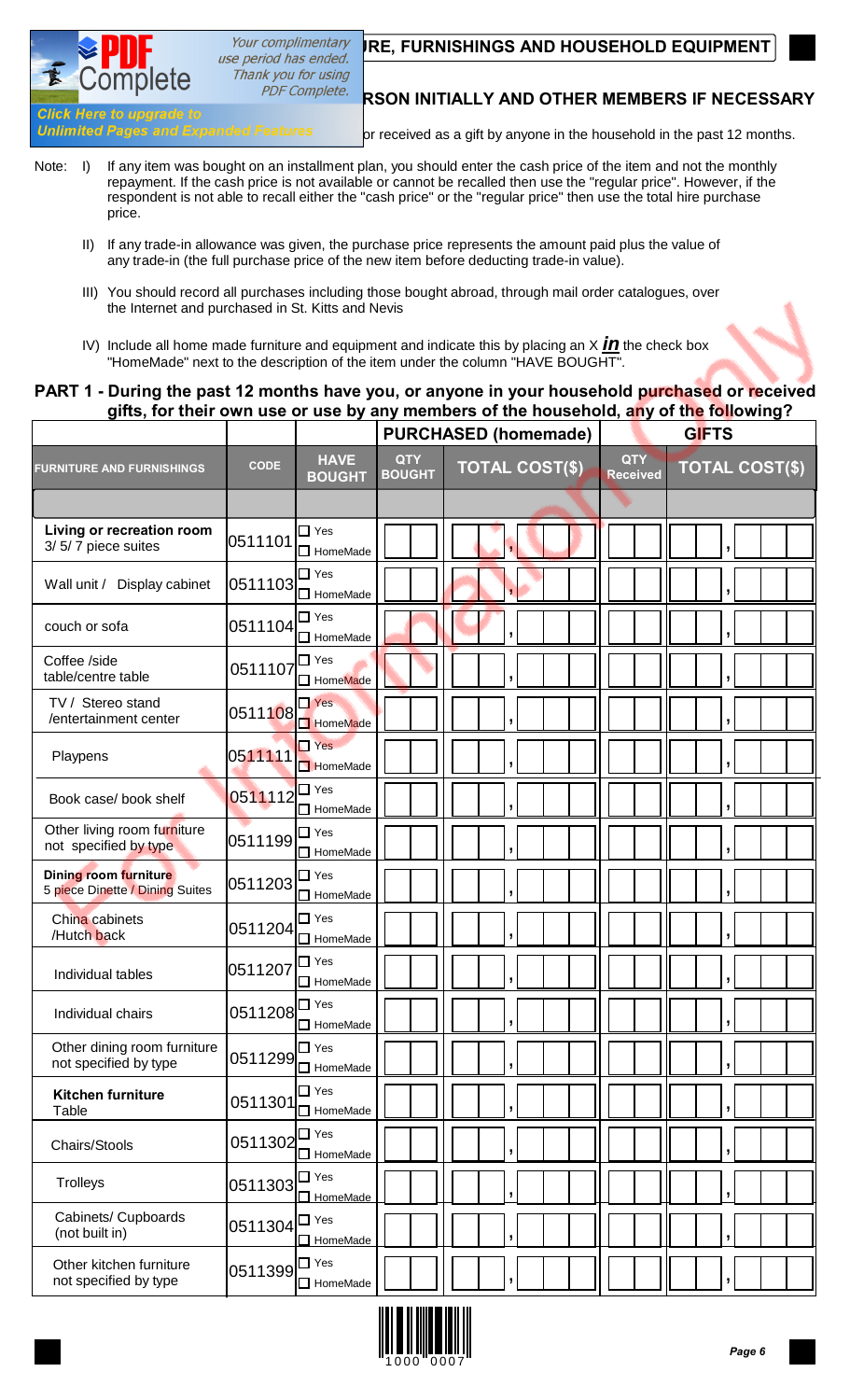|                                                         | Your complimentary                           |                                                                   | E, FURNISHINGS AND HOUSEHOLD EQUIPMENT                                                                              |                             |  |              |  |   |                       |  |  |                               |  |                       |   |  |  |
|---------------------------------------------------------|----------------------------------------------|-------------------------------------------------------------------|---------------------------------------------------------------------------------------------------------------------|-----------------------------|--|--------------|--|---|-----------------------|--|--|-------------------------------|--|-----------------------|---|--|--|
| E Complete                                              | use period has ended.<br>Thank you for using |                                                                   | have you, or anyone in your household purchased or received gifts, for<br>s of the household, any of the following? |                             |  |              |  |   |                       |  |  |                               |  |                       |   |  |  |
| <b>Click Here to upgrade to</b>                         |                                              | <b>PDF Complete.</b>                                              | <b>PURCHASED (homemade)</b>                                                                                         |                             |  | <b>GIFTS</b> |  |   |                       |  |  |                               |  |                       |   |  |  |
| <b>Unlimited Pages and Expanded Features</b>            |                                              |                                                                   |                                                                                                                     | <b>QTY</b><br><b>BOUGHT</b> |  |              |  |   | <b>TOTAL COST(\$)</b> |  |  | <b>QTY</b><br><b>Received</b> |  | <b>TOTAL COST(\$)</b> |   |  |  |
|                                                         |                                              |                                                                   |                                                                                                                     |                             |  |              |  |   |                       |  |  |                               |  |                       |   |  |  |
| <b>Bedroom furniture</b><br><b>Bedroom Suites</b>       |                                              | $\Box$ Yes<br>0511401 □ HomeMade                                  |                                                                                                                     |                             |  |              |  |   |                       |  |  |                               |  |                       |   |  |  |
| Double bed/bunk bed                                     |                                              | $\Box$ Yes<br>0511402   HomeMade                                  |                                                                                                                     |                             |  |              |  | , |                       |  |  |                               |  |                       |   |  |  |
| King/Queen size bed                                     | 0511403                                      | $\Box$ Yes<br>HomeMade                                            |                                                                                                                     |                             |  |              |  | ŋ |                       |  |  |                               |  |                       |   |  |  |
| Single bed                                              | 0511404                                      | $\Box$ Yes<br>HomeMade                                            |                                                                                                                     |                             |  |              |  |   |                       |  |  |                               |  |                       |   |  |  |
| <b>Mattress</b>                                         | 0511406                                      | $\square$ Yes<br>HomeMade                                         |                                                                                                                     |                             |  |              |  |   |                       |  |  |                               |  |                       |   |  |  |
| <b>Chest of Drawers</b>                                 | 0511408                                      | $\Box$ Yes<br>$\Box$ HomeMade                                     |                                                                                                                     |                             |  |              |  |   |                       |  |  |                               |  |                       |   |  |  |
| Wardrobe                                                | 0511409                                      | $\Box$ Yes<br>$\Box$ HomeMade                                     |                                                                                                                     |                             |  |              |  |   |                       |  |  |                               |  |                       |   |  |  |
| Cots, cribs                                             | 0511410                                      | $\Box$ Yes<br>HomeMade                                            |                                                                                                                     |                             |  |              |  |   |                       |  |  |                               |  |                       |   |  |  |
| Combination wardrobe                                    | 0511412                                      | $\Box$ Yes<br>HomeMade                                            |                                                                                                                     |                             |  |              |  |   |                       |  |  |                               |  |                       |   |  |  |
| Dressing table                                          | 0511407                                      | $\Box$ Yes<br>□ HomeMade                                          |                                                                                                                     |                             |  |              |  |   |                       |  |  |                               |  |                       |   |  |  |
| Other bedroom furniture<br>not specified by type        |                                              | $\Box$ Yes<br>$0511499$ HomeMade                                  |                                                                                                                     |                             |  |              |  |   |                       |  |  |                               |  |                       |   |  |  |
| <b>Patio and outdoor furniture</b><br>Table and chair   |                                              | $\Box$ Yes<br>0511501 D HomeMade                                  |                                                                                                                     |                             |  |              |  |   |                       |  |  |                               |  |                       |   |  |  |
| Lounge chair                                            | 0511505                                      | $\Box$ Yes<br>HomeMade                                            |                                                                                                                     |                             |  |              |  |   |                       |  |  |                               |  |                       | 5 |  |  |
| Other outdoor furniture not<br>specified by type        |                                              | $\Box$ Yes<br>0511599   HomeMade                                  |                                                                                                                     |                             |  |              |  |   |                       |  |  |                               |  |                       |   |  |  |
| <b>Decorative furnishings</b><br>Pictures and paintings |                                              | $\Box$ Yes<br>0511601   HomeMade                                  |                                                                                                                     |                             |  |              |  |   |                       |  |  |                               |  |                       |   |  |  |
| Decorative clocks                                       | 0511605                                      | $\Box$ Yes<br>□ HomeMade                                          |                                                                                                                     |                             |  |              |  |   |                       |  |  |                               |  |                       |   |  |  |
| <b>Floral Arrangements</b>                              |                                              | $\Box$ Yes<br>0511602 $\overline{\square}$ HomeMade               |                                                                                                                     |                             |  |              |  |   |                       |  |  |                               |  |                       |   |  |  |
| Ornaments, Vases                                        |                                              | $\square$ Yes<br>0511603 $\overline{\overline{\bigcup}}$ HomeMade |                                                                                                                     |                             |  |              |  |   |                       |  |  |                               |  |                       |   |  |  |
| Other decorative furniture<br>not specified by type     | 0511699                                      | $\Box$ Yes<br>HomeMade                                            |                                                                                                                     |                             |  |              |  |   |                       |  |  |                               |  |                       |   |  |  |
| <b>Lighting equipment</b><br>Standard Lamps/wall lamps  | 0511705                                      | $\Box$ Yes<br>HomeMade                                            |                                                                                                                     |                             |  |              |  |   |                       |  |  |                               |  |                       |   |  |  |
| Kerosene Lamp                                           | 0511701                                      | $\Box$ Yes<br>$\Box$ HomeMade                                     |                                                                                                                     |                             |  |              |  |   |                       |  |  |                               |  |                       |   |  |  |
| Other lighting equipment<br>not specified by type       | 0511799                                      | $\square$ Yes<br>$\Box$ HomeMade                                  |                                                                                                                     |                             |  |              |  |   |                       |  |  |                               |  |                       |   |  |  |
| <b>Other furniture</b><br>Computer desks                | 0511801                                      | $\Box$ Yes<br>$\Box$ HomeMade                                     |                                                                                                                     |                             |  |              |  |   |                       |  |  |                               |  |                       |   |  |  |
| Bookcase/bookshelves                                    |                                              | $\Box$ Yes<br>$\Box$ HomeMade                                     |                                                                                                                     |                             |  |              |  |   |                       |  |  |                               |  |                       |   |  |  |
| Ironing boards                                          | 0511803                                      | $\Box$ Yes<br>$\Box$ HomeMade                                     |                                                                                                                     |                             |  |              |  |   |                       |  |  |                               |  |                       |   |  |  |
| Other furniture not<br>specified by type                | 0511899 <sup>D Yes</sup>                     | $\Box$ HomeMade                                                   |                                                                                                                     |                             |  |              |  |   |                       |  |  |                               |  |                       | J |  |  |

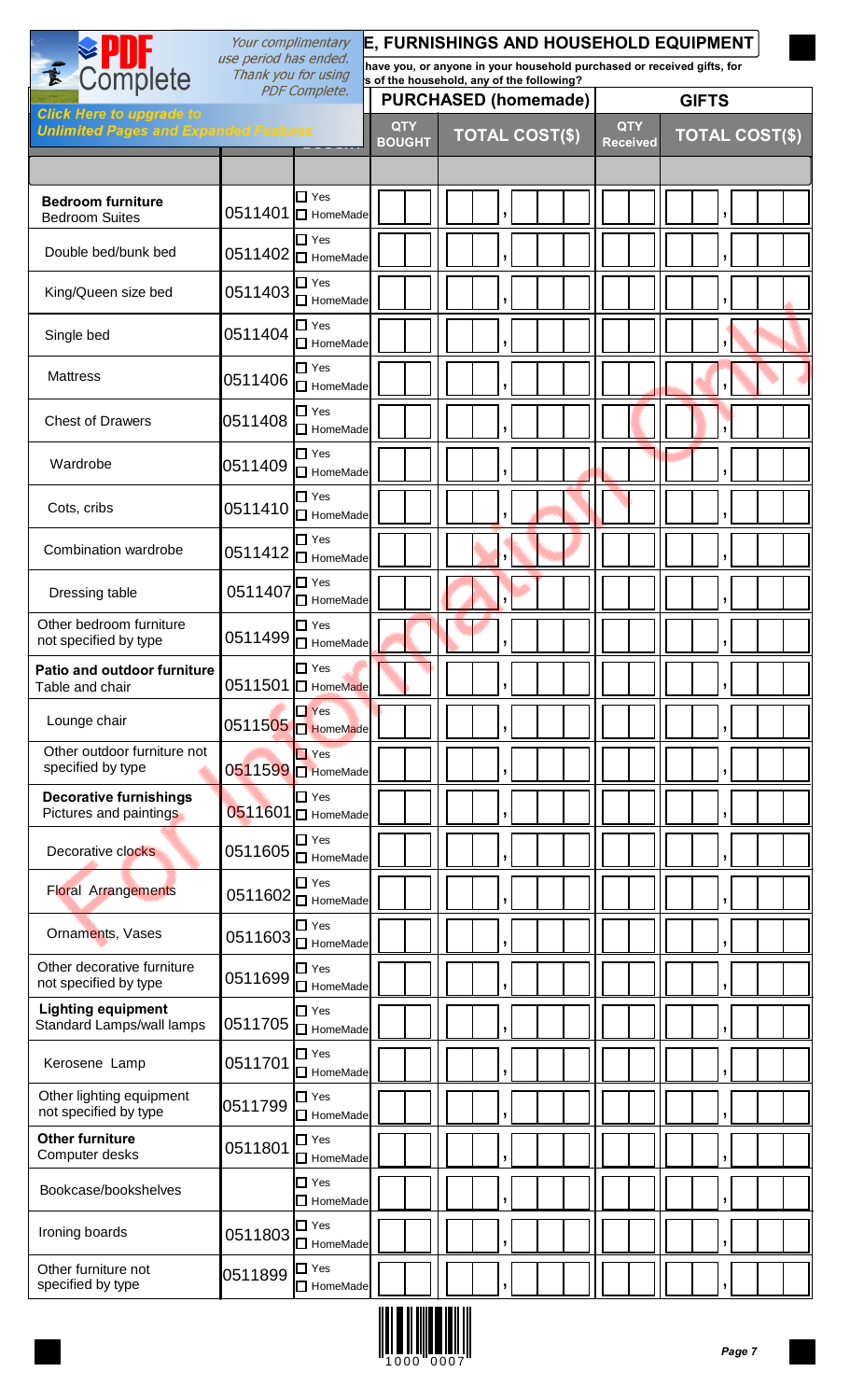|                                                                               | Your complimentary<br>use period has ended. |                                          |                             |                                                                                                                     | E, FURNISHINGS AND HOUSEHOLD EQUIPMENT                 |  |  |  |  |
|-------------------------------------------------------------------------------|---------------------------------------------|------------------------------------------|-----------------------------|---------------------------------------------------------------------------------------------------------------------|--------------------------------------------------------|--|--|--|--|
| E Complete                                                                    | Thank you for using                         |                                          |                             | have you, or anyone in your household purchased or received gifts, for<br>s of the household, any of the following? |                                                        |  |  |  |  |
| <b>Click Here to upgrade to</b>                                               |                                             | <b>PDF Complete.</b>                     |                             | <b>PURCHASED (homemade)</b>                                                                                         | <b>GIFTS</b>                                           |  |  |  |  |
| <b>Unlimited Pages and Expanded Features</b>                                  |                                             |                                          | <b>QTY</b><br><b>BOUGHT</b> | <b>TOTAL COST(\$)</b>                                                                                               | <b>QTY</b><br><b>TOTAL COST(\$)</b><br><b>Received</b> |  |  |  |  |
|                                                                               |                                             |                                          |                             |                                                                                                                     |                                                        |  |  |  |  |
| <b>Carpets</b><br><b>Fitted carpets</b>                                       | 0512101                                     | $\Box$ Yes<br>$\Box$ HomeMade            |                             |                                                                                                                     | J                                                      |  |  |  |  |
| Non fitted carpets /rugs                                                      |                                             | $\Box$ Yes<br>$ 0512102 $ HomeMade       |                             | ,                                                                                                                   | ,                                                      |  |  |  |  |
| <b>Other floor covering</b><br>Linoleum                                       |                                             | $\Box$ Yes<br>$.0512201$ $\Box$ HomeMade |                             | J                                                                                                                   |                                                        |  |  |  |  |
| Ceramic tiles                                                                 | 0512202                                     | $\Box$ Yes<br>HomeMade                   |                             |                                                                                                                     |                                                        |  |  |  |  |
| Vinyl tiles                                                                   | 0512203                                     | $\Box$ Yes<br>$\Box$ HomeMade            |                             | J                                                                                                                   | ÿ                                                      |  |  |  |  |
| Wooden floor covering                                                         |                                             | $\Box$ Yes<br>$10512204$ $\Box$ HomeMade |                             | ,                                                                                                                   |                                                        |  |  |  |  |
| Other floor covering not<br>specified by type                                 | 0512299                                     | $\Box$ Yes<br>□ HomeMade                 |                             |                                                                                                                     |                                                        |  |  |  |  |
| <b>Furnishing Material</b><br>Furnishing Fabrics/ cushion<br>fabrics          | 0520101                                     | $\Box$ Yes<br>$\Box$ HomeMade            |                             |                                                                                                                     | ,                                                      |  |  |  |  |
| Curtain material<br>(over lace)                                               | 0520102                                     | $\Box$ Yes<br>$\Box$ HomeMade            |                             |                                                                                                                     | $\overline{ }$                                         |  |  |  |  |
| Drape material                                                                | 0520104                                     | $\Box$ Yes<br>$\Box$ HomeMade            |                             |                                                                                                                     | $\mathbf{L}$                                           |  |  |  |  |
| Other furnishing material<br>not specified by type                            | 0520199                                     | ∃ Yes<br>□ HomeMade                      |                             |                                                                                                                     |                                                        |  |  |  |  |
| <b>Ready made articles</b><br>Curtains- panels, kitchen sets<br>(not plastic) | 0520201                                     | $\Box$ Yes<br>HomeMade                   |                             |                                                                                                                     |                                                        |  |  |  |  |
| <b>Drapes</b>                                                                 | 0520202                                     | $\Box$ Yes<br>HomeMade                   |                             |                                                                                                                     |                                                        |  |  |  |  |
| Other ready made articles<br>not specified by type                            | 0520299                                     | $\Box$ Yes<br>HomeMade                   |                             |                                                                                                                     |                                                        |  |  |  |  |
| <b>Beddings</b><br>Sheets and pillow cases                                    |                                             | $\Box$ Yes<br>$0520302$ $\Box$ HomeMade  |                             |                                                                                                                     |                                                        |  |  |  |  |
| pillows                                                                       | 0520303                                     | $\Box$ Yes<br>$\Box$ HomeMade            |                             |                                                                                                                     | ,                                                      |  |  |  |  |
| cushions                                                                      | 0520307                                     | $\Box$ Yes<br>$\Box$ HomeMade            |                             |                                                                                                                     | ,                                                      |  |  |  |  |
| Comforters and Spreads**                                                      | 0520306                                     | $\Box$ Yes<br>$\Box$ HomeMade            |                             | $\mathbf{J}$                                                                                                        | ,                                                      |  |  |  |  |
| Other ready made beddings<br>not specified by type                            | 0520399                                     | $\Box$ Yes<br>$\Box$ HomeMade            |                             |                                                                                                                     |                                                        |  |  |  |  |
| <b>Towels and Table Linen</b><br><b>Towels-Bath</b>                           |                                             | $\Box$ Yes<br>0520401   HomeMade         |                             | ŋ                                                                                                                   | ,                                                      |  |  |  |  |
| Kitchen towels                                                                | 0520403                                     | $\Box$ Yes<br>HomeMade                   |                             |                                                                                                                     |                                                        |  |  |  |  |
| Table cloths, Table napkins                                                   | 0520404                                     | $\Box$ Yes<br>□ HomeMade                 |                             |                                                                                                                     |                                                        |  |  |  |  |
| Bathroom mats                                                                 | 0520405                                     | $\Box$ Yes<br>$\Box$ HomeMade            |                             |                                                                                                                     | ,                                                      |  |  |  |  |
| Door mats                                                                     | 0520406                                     | $\Box$ Yes<br>$\Box$ HomeMade            |                             |                                                                                                                     | ÿ                                                      |  |  |  |  |
| Other towels and table linen<br>not specified by type                         | 0520499                                     | $\Box$ Yes<br>$\Box$ HomeMade            |                             | $\mathbf{I}$                                                                                                        | ,                                                      |  |  |  |  |
| <b>Other household textiles</b><br>Shopping bags                              | 0520501 $\vert\Box$ Yes                     | $\Box$ HomeMade                          |                             | $\pmb{\mathsf{y}}$                                                                                                  | $\vert \cdot \vert$                                    |  |  |  |  |

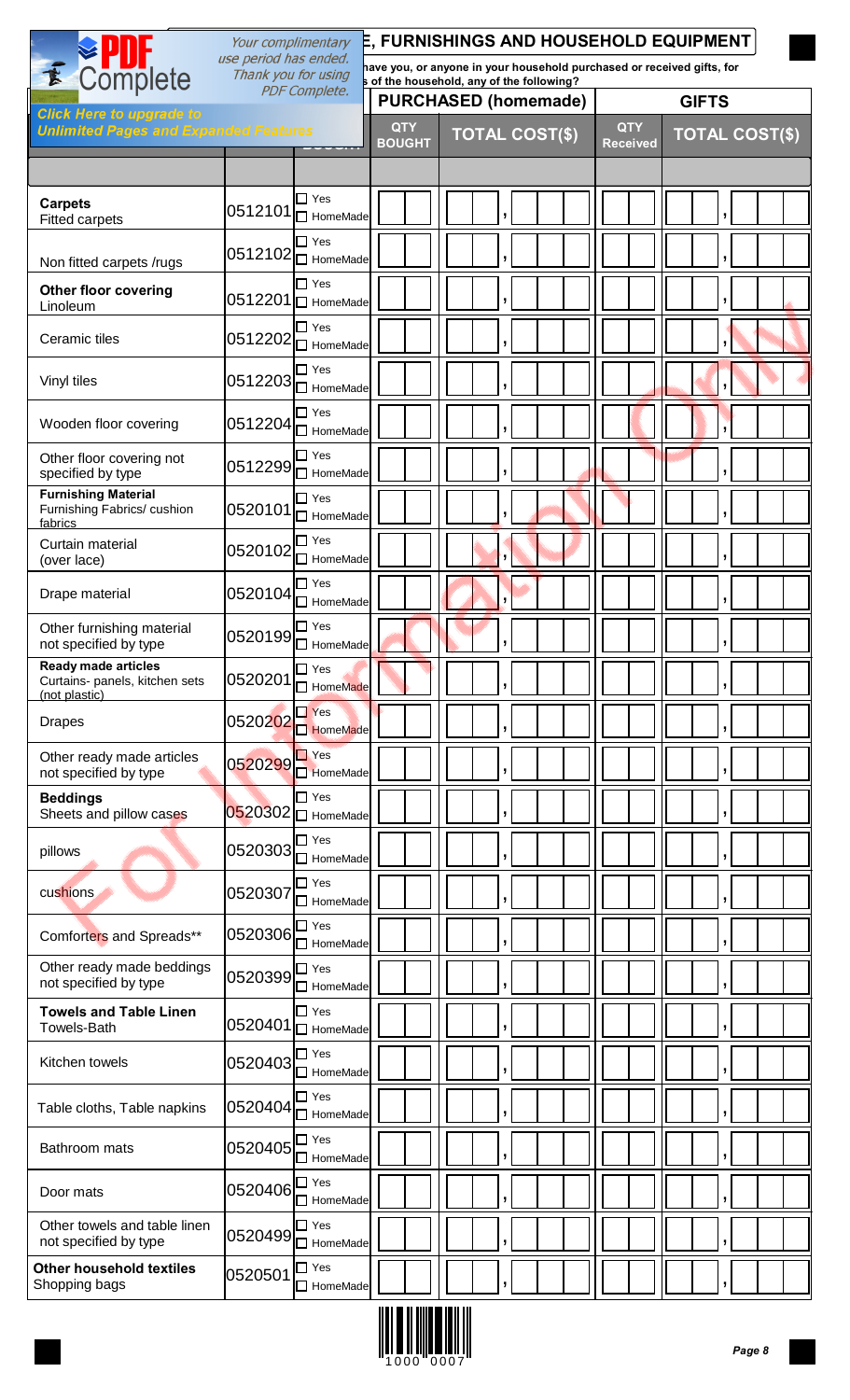|                                                                      | Your complimentary                           |                                                                 |                             | <b>E, FURNISHINGS AND HOUSEHOLD EQUIPMENT</b>                                                                         |                               |                       |
|----------------------------------------------------------------------|----------------------------------------------|-----------------------------------------------------------------|-----------------------------|-----------------------------------------------------------------------------------------------------------------------|-------------------------------|-----------------------|
| E Complete                                                           | use period has ended.<br>Thank you for using | <b>PDF Complete.</b>                                            |                             | have you, or anyone in your household purchased or received gifts, for<br>irs of the household, any of the following? |                               |                       |
| <b>Click Here to upgrade to</b>                                      |                                              |                                                                 |                             | <b>PURCHASED (homemade)</b>                                                                                           |                               | <b>GIFTS</b>          |
| <b>Unlimited Pages and Expanded Features</b>                         |                                              | DUUUNI                                                          | <b>QTY</b><br><b>BOUGHT</b> | <b>TOTAL COST(\$)</b>                                                                                                 | <b>QTY</b><br><b>Received</b> | <b>TOTAL COST(\$)</b> |
|                                                                      |                                              |                                                                 |                             |                                                                                                                       |                               |                       |
| Other household textiles not<br>specified by type                    |                                              | $\Box$ Yes<br>$\left 0520599\right \overline{\Box}$ HomeMade    |                             |                                                                                                                       |                               |                       |
| <b>Major kitchen appliances</b><br>Cooking stove (gas/electric)      |                                              | $\Box$ Yes<br>0531101 □ HomeMade                                |                             |                                                                                                                       |                               | 5                     |
| Microwave Ovens                                                      |                                              | $\Box$ Yes<br>$ 0531102 \overline{\square} $ HomeMade           |                             |                                                                                                                       |                               |                       |
| Refrigerator and Freezer                                             |                                              | $\Box$ Yes<br>$\ket{0531103}$ HomeMade                          |                             |                                                                                                                       |                               |                       |
| Home deep freezer                                                    |                                              | $\Box$ Yes<br>$[0531105]\overline{\overline{\bigcup}}$ HomeMade |                             | ŋ                                                                                                                     |                               |                       |
| Other major kitchen appliances<br>not specified by type              |                                              | $\Box$ Yes                                                      |                             |                                                                                                                       |                               |                       |
| <b>Major laundry appliances</b><br>Clothes washer fully<br>automatic | 0531201                                      | $\Box$ Yes<br>$\Box$ HomeMade                                   |                             |                                                                                                                       |                               |                       |
| Clothes washer<br>semi-automatic                                     | $9531202$ $\Box$ Yes                         | $\Box$ HomeMade                                                 |                             |                                                                                                                       |                               |                       |
| Clothes dryer (electric)                                             | $0531205$ $\Box$ Yes                         | $\Box$ HomeMade                                                 |                             |                                                                                                                       |                               |                       |
| Other major laundry appliances<br>not specified by type              | 0531299 <sup><sup>1</sup></sup>              | HomeMade                                                        |                             |                                                                                                                       |                               |                       |
| <b>Major cleaning appliances</b><br>Vacuum cleaner                   |                                              | $\Box$ Yes<br>$0531301\Box$ HomeMade                            |                             |                                                                                                                       |                               |                       |
| Other major cleaning appliances<br>not specified by type             |                                              | $\Box$ Yes<br>0531399 $\square$ HomeMade                        |                             |                                                                                                                       |                               |                       |
| Major air and water appliances<br>Air conditioning unit              | 0531401                                      | $\Box$ Yes<br>HomeMade                                          |                             |                                                                                                                       |                               |                       |
| Water heater(solar/electric)                                         | 0531404                                      | $\Box$ Yes<br>$\Box$ HomeMade                                   |                             |                                                                                                                       |                               |                       |
| Other major air and water<br>appliances not specified by type        | $\overline{0}$ 531499 $\overline{\Box}$ Yes  | $\Box$ HomeMade                                                 |                             |                                                                                                                       |                               |                       |
| Other major household<br>appliances<br>Sewing machines               |                                              | $\Box$ Yes<br>$0531501$ HomeMade                                |                             |                                                                                                                       |                               |                       |
| Computers                                                            | 0913101 <sup>0</sup>                         | $\Box$ HomeMade                                                 |                             |                                                                                                                       |                               |                       |
| Fax machines                                                         | $9531503^{\square \text{ Yes}}$              | $\Box$ HomeMade                                                 |                             |                                                                                                                       |                               |                       |
| Other major household<br>appliances not specified by type            | 0531599 <sup><sup>1</sup></sup>              | $\Box$ HomeMade                                                 |                             |                                                                                                                       |                               |                       |
| <b>Small electronic household</b><br>appliances<br>Mixer             | 0532001                                      | $\Box$ Yes<br>$\Box$ HomeMade                                   |                             |                                                                                                                       |                               |                       |
| Toaster                                                              | 0532002 <sup>D Yes</sup>                     | $\Box$ HomeMade                                                 |                             |                                                                                                                       |                               |                       |
| Sandwich maker                                                       | 0532004 <sup>D Yes</sup>                     | $\Box$ HomeMade                                                 |                             |                                                                                                                       |                               |                       |
| <b>Blender</b>                                                       | 0532005 <sup>D Yes</sup>                     | $\Box$ HomeMade                                                 |                             |                                                                                                                       |                               |                       |
| Electric fan                                                         | 0532007 <sup>0</sup> Yes                     | $\Box$ HomeMade                                                 |                             |                                                                                                                       |                               |                       |
| Electric Iron                                                        | 0532008 <sup>D Yes</sup>                     | $\Box$ HomeMade                                                 |                             |                                                                                                                       |                               |                       |

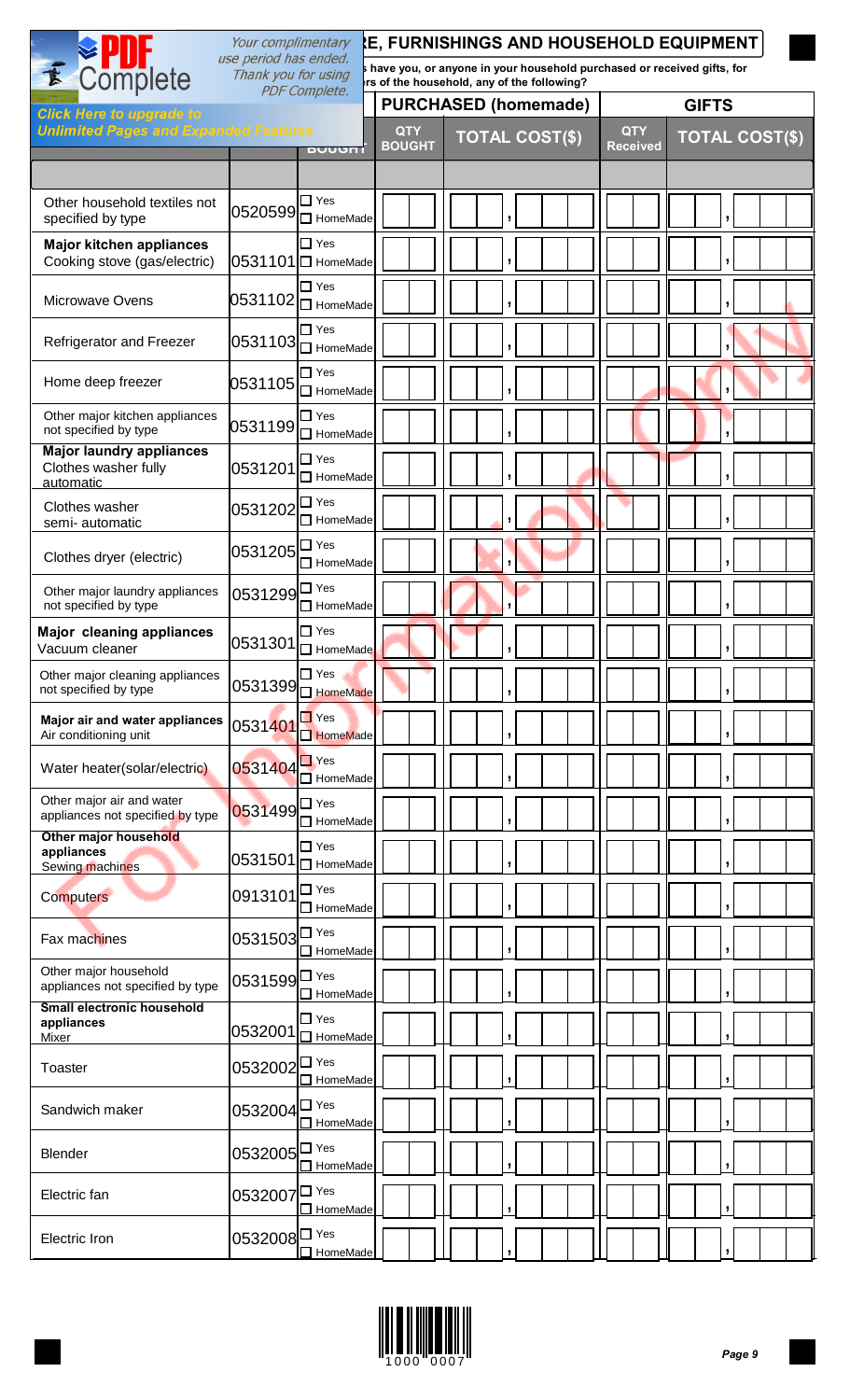|                                                                                           | E, FURNISHINGS AND HOUSEHOLD EQUIPMENT<br>Your complimentary<br>use period has ended. |                                       |                             |                                                                                                                      |                               |                       |
|-------------------------------------------------------------------------------------------|---------------------------------------------------------------------------------------|---------------------------------------|-----------------------------|----------------------------------------------------------------------------------------------------------------------|-------------------------------|-----------------------|
| E Complete                                                                                | Thank you for using                                                                   | <b>PDF Complete.</b>                  |                             | have you, or anyone in your household purchased or received gifts, for<br>rs of the household, any of the following? |                               |                       |
| <b>Click Here to upgrade to</b>                                                           |                                                                                       |                                       |                             | <b>PURCHASED (homemade)</b>                                                                                          |                               | <b>GIFTS</b>          |
| <b>Unlimited Pages and Expanded Features</b>                                              |                                                                                       | <b>BOUGHT</b>                         | <b>QTY</b><br><b>BOUGHT</b> | <b>TOTAL COST(\$)</b>                                                                                                | <b>QTY</b><br><b>Received</b> | <b>TOTAL COST(\$)</b> |
| Electric kettle                                                                           | 0532009                                                                               | ヿ Yes<br>$\Box$ HomeMade              |                             | J.                                                                                                                   |                               | ŋ                     |
| Food processors                                                                           | 0532014                                                                               | $\Box$ Yes<br>$\Box$ HomeMade         |                             |                                                                                                                      |                               | ÿ                     |
| Small electronic household<br>appliances not specified by<br>type                         | 0532099                                                                               | $\Box$ Yes<br>$\Box$ HomeMade         |                             | ,                                                                                                                    |                               | ,                     |
| <b>Telephone equipment</b><br><b>Telephones</b>                                           | 0820102                                                                               | $\Box$ Yes<br>$\Box$ HomeMade         |                             | ,                                                                                                                    |                               |                       |
| Cell phones                                                                               | 0820101                                                                               | $\Box$ Yes<br>$\Box$ HomeMade         |                             | ,                                                                                                                    |                               |                       |
| <b>Recreation and culture</b><br><b>Television sets</b>                                   | 0911101                                                                               | $\Box$ Yes<br>$\Box$ HomeMade         |                             | $\overline{1}$                                                                                                       |                               | J.                    |
| Personal                                                                                  | 0911304                                                                               | □ Yes<br>$\Box$ HomeMade              |                             | $\overline{1}$                                                                                                       |                               |                       |
| Radios                                                                                    | 0911201                                                                               | $\Box$ Yes<br>$\Box$ HomeMade         |                             |                                                                                                                      |                               |                       |
| CD players                                                                                | 0911303                                                                               | $\Box$ Yes<br>$\Box$ HomeMade         |                             |                                                                                                                      |                               | ŋ                     |
| China, Glass, Ceramic and<br><b>Crystals Plates, teacups,</b><br>saucers, mugs, bowls     | 0540101                                                                               | $\Box$ Yes<br>$\sqcap$ HomeMade       |                             |                                                                                                                      |                               |                       |
| Glasses, Jug, - (Glass,<br>ceramic)                                                       | 0540102                                                                               | $\Box$ Yes<br>HomeMade                |                             | $\mathbf{L}$                                                                                                         |                               |                       |
| Pottery, Oven ware-(glass,<br>ceramic)                                                    | 0540103                                                                               | ∃ Yes<br>$\Box$ HomeMade              |                             | J                                                                                                                    |                               | J                     |
| <b>Cutlery, Flatware, Silverware</b><br>Forks, Knives, Spoons<br>Cooking Utensils-Knives, | 0540201                                                                               | $\blacksquare$ Yes<br>$\Box$ HomeMade |                             | ÿ                                                                                                                    |                               |                       |
| Serving spoons, Openers,<br>Scissors, graters<br>Non - electric kitchen                   | 0540202                                                                               | $\Box$ Yes<br>$\Box$ HomeMade         |                             | J                                                                                                                    |                               |                       |
| equipment Pressure cookers<br>Saucepans, Stew pots,                                       | 0540301                                                                               | $\sqcap$ Yes<br>$\Box$ HomeMade       |                             |                                                                                                                      |                               | ,                     |
| Sterilizers/Filters<br>Feeding bottles,                                                   | 0540303                                                                               | $\sqcap$ Yes<br>$\Box$ HomeMade       |                             |                                                                                                                      |                               |                       |
| Thermos flasks, Bottles                                                                   | 0540305                                                                               | □ Yes<br>HomeMade                     |                             |                                                                                                                      |                               |                       |
| Ice boxes, coolers<br><b>Miscellaneous Equipment</b>                                      | 0540306                                                                               | $\Box$ Yes<br>□ HomeMade              |                             |                                                                                                                      |                               |                       |
| Laundry baskets, Waste                                                                    | 0540401                                                                               | $\Box$ Yes<br>$\Box$ HomeMade         |                             | ÿ                                                                                                                    |                               |                       |
| Pails, Basins, Potty,<br>Tubs, Bath Tubs                                                  | 0540403                                                                               | ∃ Yes<br>□ HomeMade                   |                             |                                                                                                                      |                               |                       |
| Mops, brooms,<br>brushes                                                                  | 0540404                                                                               | $\Box$ Yes<br>$\Box$ HomeMade         |                             |                                                                                                                      |                               |                       |
| Other miscellaneous equip-<br>ment not specified by type                                  | 0540499                                                                               | $\Box$ Yes<br>□ HomeMade              |                             |                                                                                                                      |                               |                       |
| <b>Gas Powered tool</b><br>Lawn Mower                                                     | 0551202                                                                               | $\sqcap$ Yes<br>HomeMade              |                             |                                                                                                                      |                               |                       |
| <b>Weed Eaters</b>                                                                        | 0551203                                                                               | ∃ Yes<br>$\Box$ HomeMade              |                             |                                                                                                                      |                               |                       |
| Other gas powered tools                                                                   | 0551299                                                                               | ∃ Yes<br>HomeMade                     |                             |                                                                                                                      |                               |                       |

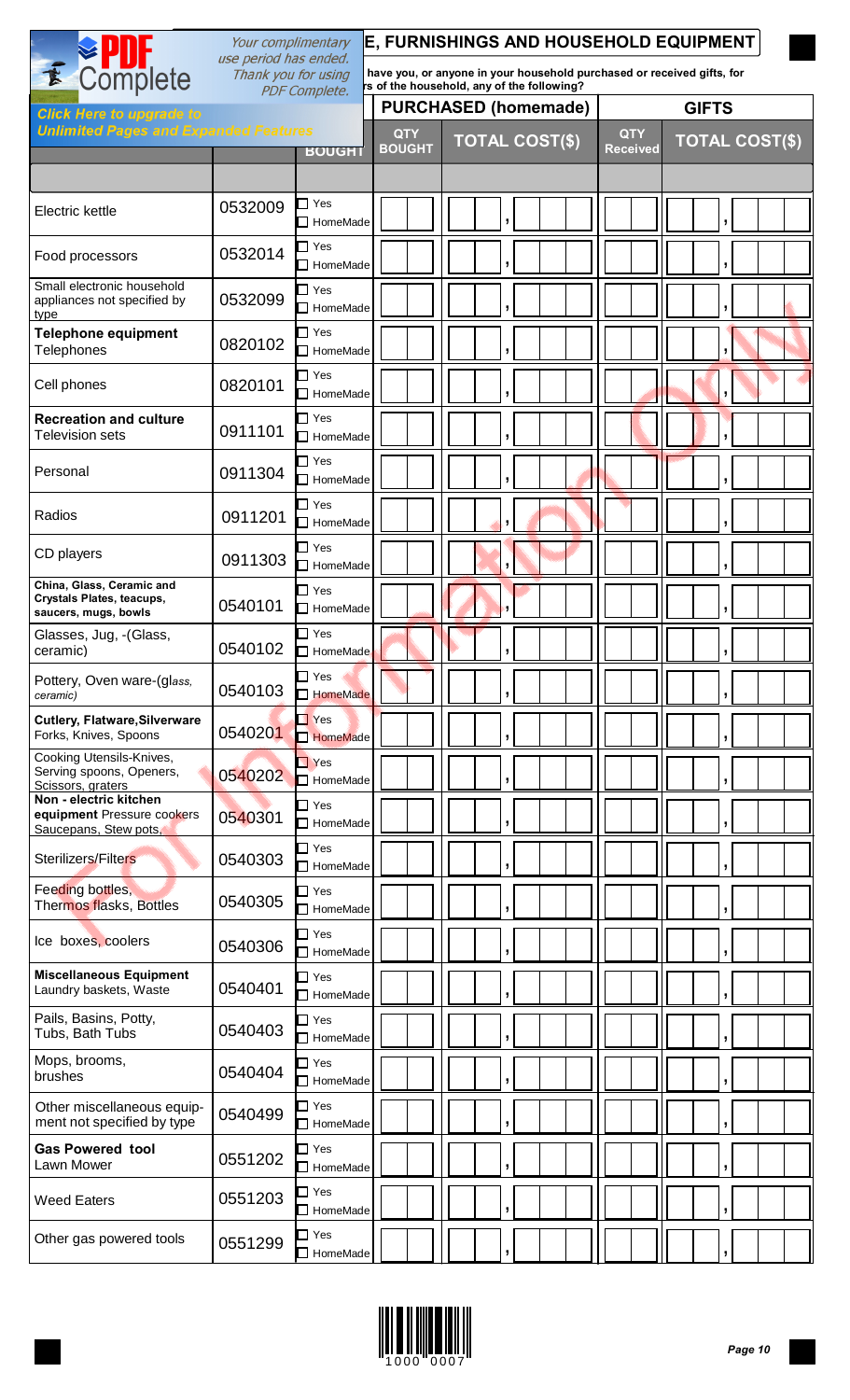|                                                     | Your complimentary<br>use period has ended. |                                       |                                                                                                                      | <b>E, FURNISHINGS AND HOUSEHOLD EQUIPMENT</b> |                               |                       |  |  |  |  |
|-----------------------------------------------------|---------------------------------------------|---------------------------------------|----------------------------------------------------------------------------------------------------------------------|-----------------------------------------------|-------------------------------|-----------------------|--|--|--|--|
| E Complete                                          | Thank you for using                         | <b>PDF Complete.</b>                  | have you, or anyone in your household purchased or received gifts, for<br>rs of the household, any of the following? |                                               |                               |                       |  |  |  |  |
| <b>Click Here to upgrade to</b>                     |                                             |                                       |                                                                                                                      | <b>PURCHASED (homemade)</b>                   |                               | <b>GIFTS</b>          |  |  |  |  |
| <b>Unlimited Pages and Expanded Features</b>        |                                             | <b>DUUUNI</b>                         | <b>QTY</b><br><b>BOUGHT</b>                                                                                          | <b>TOTAL COST(\$)</b>                         | <b>QTY</b><br><b>Received</b> | <b>TOTAL COST(\$)</b> |  |  |  |  |
|                                                     |                                             |                                       |                                                                                                                      |                                               |                               |                       |  |  |  |  |
| <b>Garden Tools</b><br>Spades, shovels, rakes       | 0552201                                     | $\Box$ Yes<br>I□ HomeMade             |                                                                                                                      |                                               |                               |                       |  |  |  |  |
| Wheelbarrows                                        | 0552201                                     | $\blacksquare$ Yes<br>$\Box$ HomeMade |                                                                                                                      | $\overline{\phantom{a}}$                      |                               |                       |  |  |  |  |
| Ladders and steps                                   | 0552301                                     | $\Box$ Yes<br>I□ HomeMade             |                                                                                                                      |                                               |                               |                       |  |  |  |  |
| <b>Small Electrical Accessories</b><br>Transformers | 0552501                                     | $\blacksquare$ Yes<br>$\Box$ HomeMade |                                                                                                                      |                                               |                               |                       |  |  |  |  |
| Electric bulbs,<br>Fluorescent lighting tubes       | 0552502                                     | $\Box$ Yes<br>$\Box$ HomeMade         |                                                                                                                      |                                               |                               |                       |  |  |  |  |
| Flash -lights,<br>Torches,                          | 0552503                                     | $\Box$ Yes<br>$\Box$ HomeMade         |                                                                                                                      |                                               |                               |                       |  |  |  |  |

# **SECTION 4 - REPAIRS AND SERVICING OF HOUSEHOLD ARTICLES**

# **PART 2 - During the past twelve months have you or any other member of your household incurred any expenses for the** *repair and servicing* **of any of the following pieces of equipment?**

| <b>REPAIRS TO APPLIANCES AND EQUIPMENT</b>                                |                             | <b>CODE</b> | <b>AMOUNT (\$)</b><br><b>SPENT LAST YEAR</b> |
|---------------------------------------------------------------------------|-----------------------------|-------------|----------------------------------------------|
| Repair of furniture, furnishes and floor coverings<br>Repair of furniture | $\Box$ 1 Yes<br>$\Box$ 2 No | 0512301     |                                              |
| Repair of floor covering (cost of labour plus material)                   | $\Box$ 1 Yes<br>$\Box$ 2 No | 0512303     |                                              |
| Repairs to major<br>kitchen appliances                                    | $\Box$ 1 Yes<br>$\Box$ 2 No | 0533001     |                                              |
| Repairs to major laundry<br>appliances e.g washing machine                | $\Box$ 1 Yes<br>$\Box$ 2 No | 0533002     |                                              |
| Repairs to major cleaning<br>appliances e.g vacuum cleaner                | $\Box$ 1 Yes<br>$\Box$ 2 No | 0533003     |                                              |
| Repairs to other major appliances                                         | $\Box$ 1 Yes<br>$\Box$ 2 No | 0533004     |                                              |
| Repairs to small electric<br>appliances e.g blender                       | $\Box$ 1 Yes<br>$\Box$ 2 No | 0533005     |                                              |
| Repair of telephone and telefax<br>equipment                              | $\Box$ 1 Yes<br>$\Box$ 2 No | 0820201     |                                              |
| Repairs to audio -visual equipment (eg television set)                    | $\Box$ 1 Yes<br>$\Box$ 2 No | 0915101     |                                              |
| Repairs to photographic equipment<br>e.g cameras                          | $\Box$ 1 Yes<br>$\Box$ 2 No | 0915102     |                                              |
| Repairs to information processing<br>equipment (computers)                | $\Box$ 1 Yes<br>$\Box$ 2 No | 0915103     |                                              |
| Other repairs and servicing                                               | $\Box$ 1 Yes<br>$\Box$ 2 No | 0534101     |                                              |

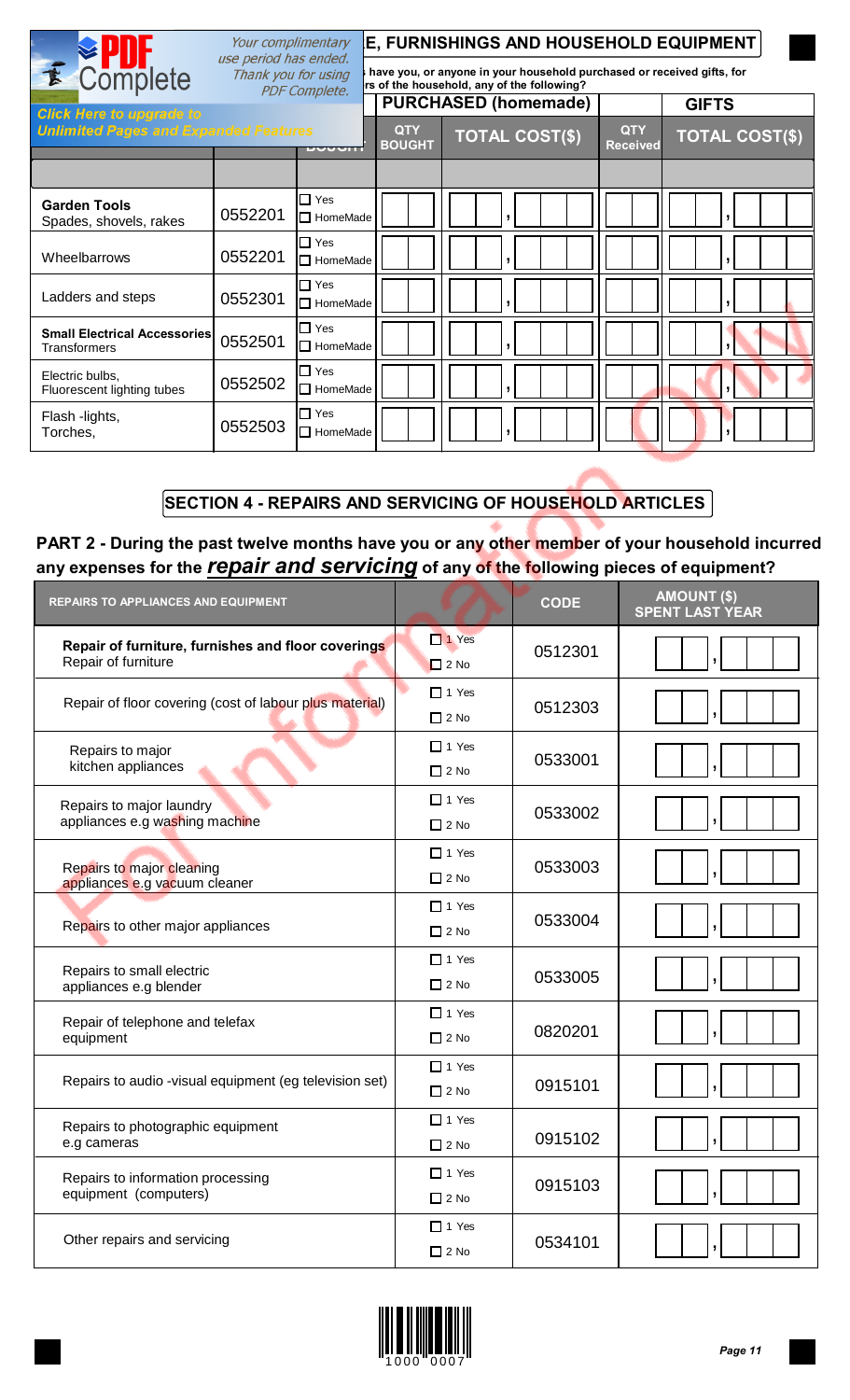# Your complimentary **E PRODUCTS PRODUCED AND CONSUMED AT HOME** use period has ended.

Thank you for using

 $n<sub>1</sub>$ 

INTERVIEWER: Advise the household reference person that what is needed in this section is an estimate of the quantity **Click Here to upgrade to**<br>Consult trees fruit trees temptoes lettuce sweet perper ats grown **Cold LAST MONTH CONTEXT** Coconut trees, fruit trees, tomatoes, lettuce, sweet pepper etc grown<br>Unlimited Pages and Expanded Features<br>In recorded here as home grown produce if consumed in the past monti in the backyard backgard be recorded here as home grown produce if consumed in the past month.

> What is the value of home grown vegetables, ground provisions, meat, poultry, fish or dairy products consumed by your household during the last month?

| □ 1 Yes Continue                                                                    | □ 2 No Go to Section 6 |                                 |                 |                                                           |
|-------------------------------------------------------------------------------------|------------------------|---------------------------------|-----------------|-----------------------------------------------------------|
| <b>5.1 HOME GROWN PRODUCE</b>                                                       | <b>CODE</b>            | (Y/N)                           | <b>QUANTITY</b> | <b>Estimate Amount (\$)</b><br><b>Consumed Last Month</b> |
| Orange (Number)                                                                     | 0116101                | $\Box$ 1 Yes<br>$\Box$ 2 No     |                 |                                                           |
| Grapefruit (Number)                                                                 | 0116102                | $\Box$ 1 Yes<br>$\Box$ 2 No     |                 |                                                           |
| Limes (Number)                                                                      | 0116124                | $\Box$ 1 Yes<br>$\Box$ 2 No     |                 |                                                           |
| Other Citrus (Number)                                                               | 0116104                | $\Box$ 1 Yes<br>$\Box$ 2 No     |                 |                                                           |
| Ripe bananas (lbs.)                                                                 | 0116105                | $\Box$ 1 Yes<br>$\square$ 2 No  |                 |                                                           |
| Mangoes (any variety) Number                                                        | 0116110                | $\Box$ 1 Yes<br>2N <sub>o</sub> |                 |                                                           |
| Watermelons (lbs.)                                                                  | 0116117                | $\Box$ 1 Yes<br>$2$ No          |                 |                                                           |
| Other fresh fruits (pawpaw, plums, cherries,<br>sour sop, golden apples, etc (lbs.) | 0116199                | $\Box$ 1 Yes<br>$\Box$ 2 No     |                 |                                                           |
| Green bananas (lbs.)                                                                | 0116128                | $\Box$ 1 Yes<br>$\Box$ 2 No     |                 |                                                           |
| Plantains (lbs.)                                                                    | 0116129                | $\Box$ 1 Yes<br>$\Box$ 2 No     |                 |                                                           |
| Breadfruit (Number)                                                                 | 0116126                | $\Box$ 1 Yes<br>$\Box$ 2 No     |                 |                                                           |
| Avocadoes (Number)                                                                  | 0116125                | $\Box$ 1 Yes<br>$\Box$ 2 No     |                 |                                                           |
| <b>Dry coconuts (Number)</b>                                                        | 0116401                | $\Box$ 1 Yes<br>$\Box$ 2 No     |                 | ŋ                                                         |
| Jelly coconuts (Number)                                                             | 0116132                | $\Box$ 1 Yes<br>$\Box$ 2 No     |                 |                                                           |
| Tomatoes (lbs.)                                                                     | 0117101                | $\Box$ 1 Yes<br>$\Box$ 2 No     |                 |                                                           |
| Pumpkins (lbs)                                                                      | 0117102                | $\Box$ 1 Yes<br>$\Box$ 2 No     |                 |                                                           |
| Sweet pepper, seasoning pepper (lbs.)                                               | 0117131                | $\Box$ 1 Yes<br>$\Box$ 2 No     |                 |                                                           |
| Cabbage (Green) (lbs.)                                                              | 0117103                | $\Box$ 1 Yes<br>$\Box$ 2 No     |                 |                                                           |
| Carrots (lbs.)                                                                      | 0117105                | $\Box$ 1 Yes<br>$\Box$ 2 No     |                 |                                                           |
| Spinach (lbs.)                                                                      | 0117132                | $\Box$ 1 Yes<br>$\square$ 2 No  |                 |                                                           |

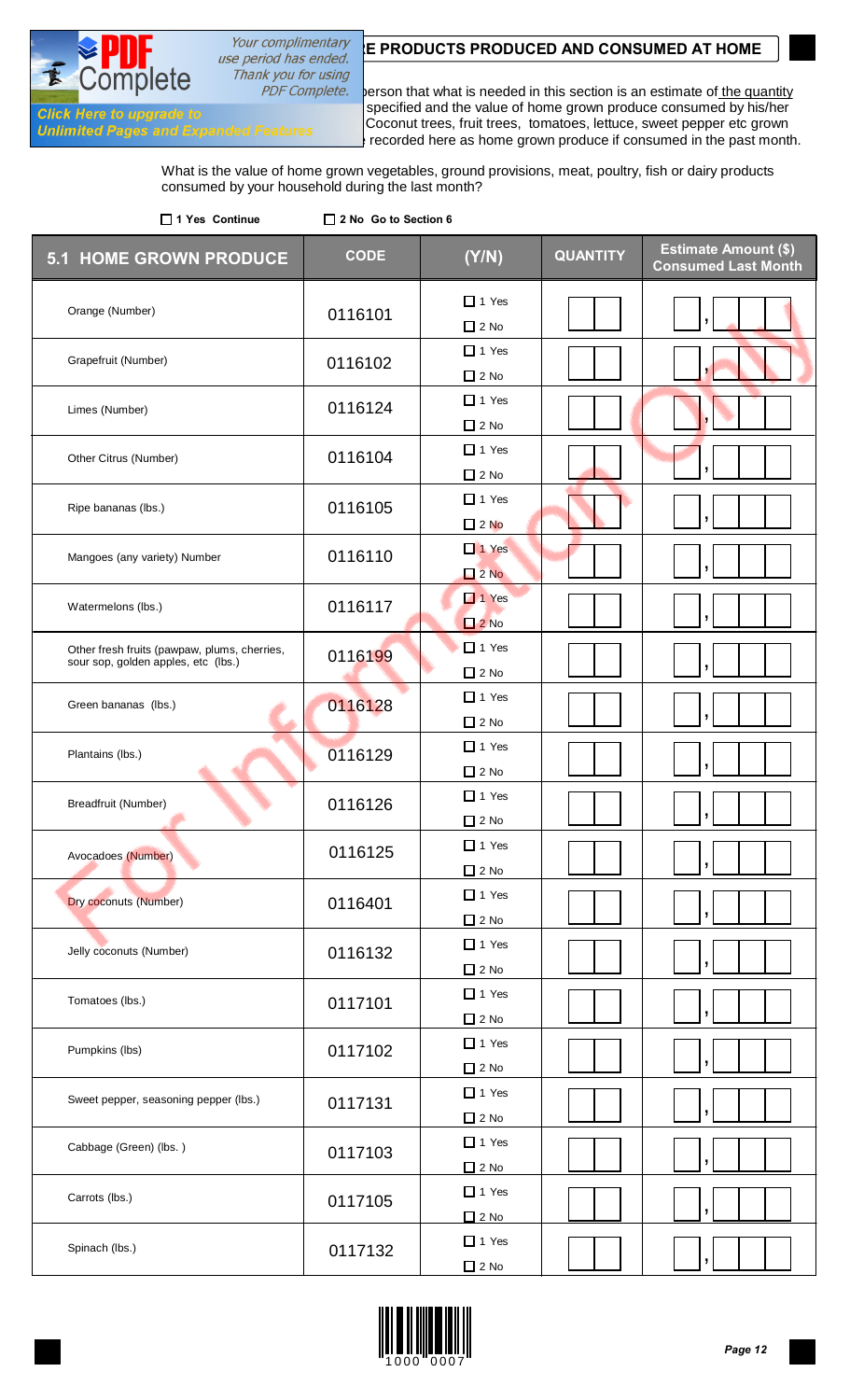| Your complimentary<br>use period has ended.                                     |                                                | E PRODUCTS PRODUCED AND CONSUMED AT HOME                                |                 |                                                           |
|---------------------------------------------------------------------------------|------------------------------------------------|-------------------------------------------------------------------------|-----------------|-----------------------------------------------------------|
| E Complete<br>Thank you for using                                               | luring the last month?<br><b>PDF Complete.</b> | vn vegetables, ground provisions, meat, poultry, fish or dairy products |                 |                                                           |
| <b>Click Here to upgrade to</b><br><b>Unlimited Pages and Expanded Features</b> | <b>ODE</b>                                     | (Y/N)                                                                   | <b>QUANTITY</b> | <b>Estimate Amount (\$)</b><br><b>Consumed Last Month</b> |
| Lettuce, water cress (Head / bundles)                                           | 0117106                                        | $\Box$ 1 Yes<br>$\Box$ 2 No                                             |                 |                                                           |
| Herbs and Thyme (bundle)                                                        | 0117122                                        | $\Box$ 1 Yes<br>$\Box$ 2 No                                             |                 |                                                           |
| Other Fresh vegetables (lbs.)                                                   | 0117199                                        | $\Box$ 1 Yes<br>$\Box$ 2 No                                             |                 |                                                           |
| Green pigeon peas (lbs.)                                                        | 0117115                                        | $\Box$ 1 Yes<br>$\Box$ 2 No                                             |                 |                                                           |
| String Beans (lbs.)                                                             | 0117117                                        | $\Box$ 1 Yes<br>$\Box$ 2 No                                             |                 |                                                           |
| Spices, cinnamon, nutmeg, ginger (lbs.)                                         | 0119223                                        | $\Box$ 1 Yes<br>$\Box$ 2 No                                             |                 |                                                           |
| Yams - white (lbs.)                                                             | 0117503                                        | $\Box$ 1 Yes<br>$\Box$ 2 No                                             |                 |                                                           |
| Tannias (lbs.)                                                                  | 0117508                                        | $\Box$ 1 Yes<br>$\Box$ 2 No                                             |                 |                                                           |
| Dasheen (lbs.)                                                                  | 0117505                                        | $\Box$ 1 Yes<br>2N                                                      |                 |                                                           |
| Sweet potatoes (lbs.)                                                           | 0117506                                        | $\Box$ 1 Yes<br>2N <sub>o</sub>                                         |                 |                                                           |
| White potato                                                                    | 0117509                                        | $\Box$ 1 Yes<br>$\Box$ 2 No                                             |                 |                                                           |
| Nuts (cashews, peanuts etc.) (lbs.)                                             | 0116130                                        | $\Box$ 1 Yes<br>$\Box$ 2 No                                             |                 |                                                           |
| Other ground provisions (lbs.)                                                  | 0117699                                        | $\Box$ 1 Yes<br>$\Box$ 2 No                                             |                 |                                                           |
|                                                                                 |                                                | $\Box$ 1 Yes<br>$\Box$ 2 No                                             |                 |                                                           |
|                                                                                 |                                                | $\Box$ 1 Yes<br>$\Box$ 2 No                                             |                 |                                                           |
| <b>Home Produced Meat and Poultry</b>                                           |                                                |                                                                         |                 |                                                           |
| Beef                                                                            | 0112107                                        | $\Box$ 1 Yes<br>$\Box$ 2 No                                             |                 |                                                           |
| Pork                                                                            | 0112207                                        | $\Box$ 1 Yes<br>$\Box$ 2 No                                             |                 |                                                           |
| Mutton/Goat                                                                     | 0112303                                        | $\Box$ 1 Yes<br>$\Box$ 2 No                                             |                 |                                                           |
| Rabbit                                                                          | 0112402                                        | $\Box$ 1 Yes<br>$\Box$ 2 No                                             |                 |                                                           |
| <b>Other Meats</b>                                                              | 0112499                                        | $\Box$ 1 Yes<br>$\Box$ 2 No                                             |                 |                                                           |
| Chicken                                                                         | 0112701                                        | $\Box$ 1 Yes<br>$\Box$ 2 No                                             |                 |                                                           |
| <b>Other Poultry</b>                                                            | 0112999                                        | $\Box$ 1 Yes<br>$\square$ 2 No                                          |                 |                                                           |

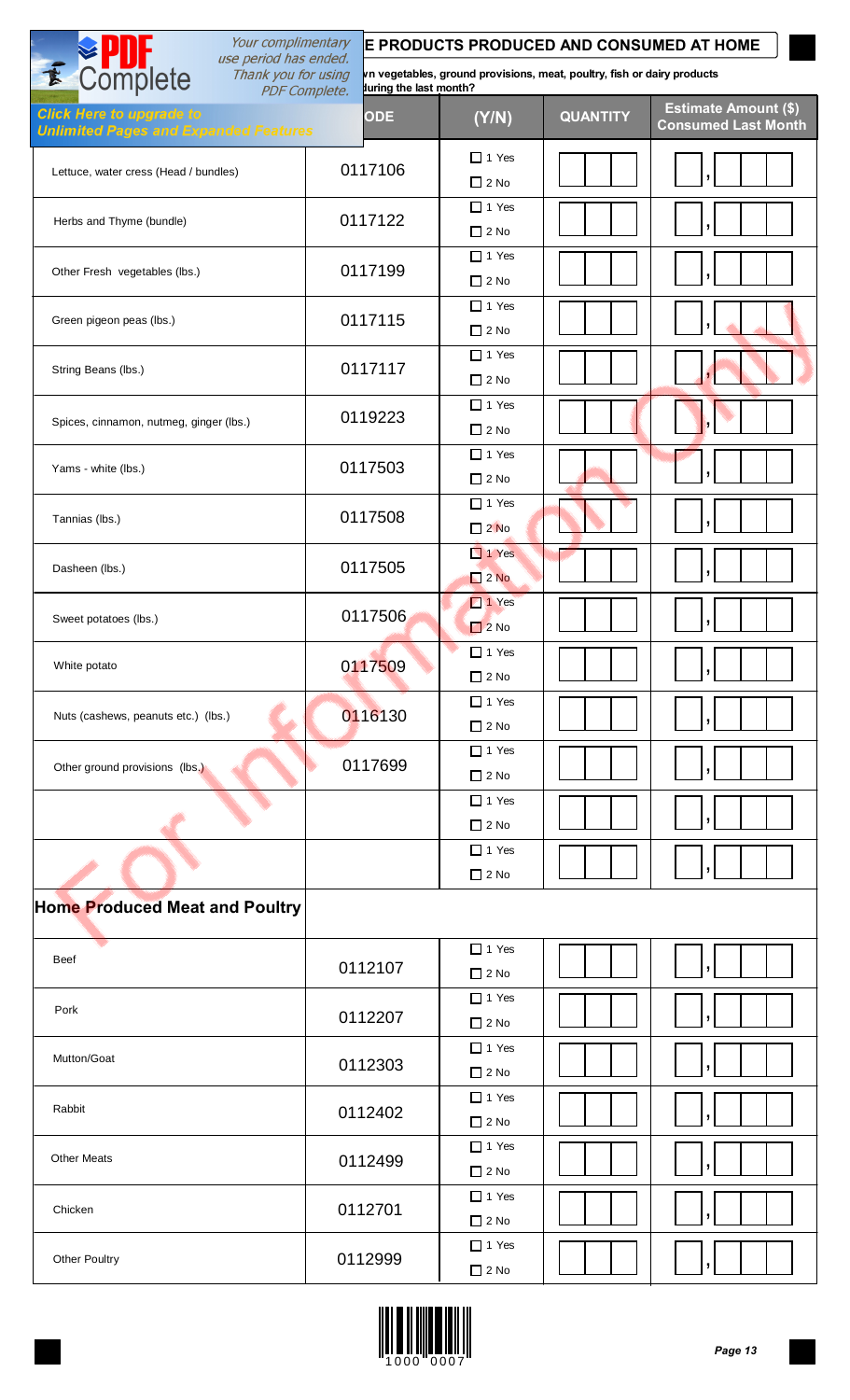| Your complimentary                                                              |                      | <b>E PRODUCTS PRODUCED AND CONSUMED AT HOME</b> |                             |                 |                                                                            |  |  |  |  |
|---------------------------------------------------------------------------------|----------------------|-------------------------------------------------|-----------------------------|-----------------|----------------------------------------------------------------------------|--|--|--|--|
| use period has ended.<br><b><u>■</u></b> Complete<br>Thank you for using        |                      |                                                 | old during the last month?  |                 | grown vegetables, ground provisions, meat, poultry, fish or dairy products |  |  |  |  |
| <b>Click Here to upgrade to</b><br><b>Unlimited Pages and Expanded Features</b> | <b>PDF Complete.</b> | <b>DDE</b>                                      | (Y/N)                       | <b>QUANTITY</b> | <b>Estimate Amount (\$)</b><br><b>Consumed Last Month</b>                  |  |  |  |  |
| Home Produced Dairy Products and Fish:                                          |                      |                                                 |                             |                 |                                                                            |  |  |  |  |
| Milk (quarts)                                                                   |                      | 0114101                                         | $\Box$ 1 Yes<br>$\Box$ 2 No |                 |                                                                            |  |  |  |  |
| Eggs (doz)                                                                      |                      | 0114501                                         | $\Box$ 1 Yes<br>$\Box$ 2 No |                 |                                                                            |  |  |  |  |
| Fish caught (lbs.)                                                              |                      | 0113199                                         | $\Box$ 1 Yes<br>$\Box$ 2 No |                 |                                                                            |  |  |  |  |
| Talapia (lbs.)                                                                  |                      | 0113113                                         | $\Box$ 1 Yes<br>$\Box$ 2 No |                 |                                                                            |  |  |  |  |
| Lobster                                                                         |                      | 0113115                                         | $\Box$ 1 Yes<br>$\Box$ 2 No |                 |                                                                            |  |  |  |  |
| Conch                                                                           |                      | 0113117                                         | $\Box$ 1 Yes<br>$\Box$ 2 No |                 |                                                                            |  |  |  |  |

## **SECTION 6 - TRANSPORTATION**

- **Note:** 1. List on a separate line each motor vehicle, motor cycle, bicycle etc. and any other vehicle owned and operated in the past 3 months
	- 2. When trade-ins occur the purchase price represents cash plus amount credited towards traded vehicle, *always clarify this*

## **PART 1 - Do you or any member of this household own or had owned and operated any vehicle during the past 3 months?**

|           | □ 1 Yes Continue                                                                                    |                                                      | 2 No Go to Section 7                       |                       |                           |                           |
|-----------|-----------------------------------------------------------------------------------------------------|------------------------------------------------------|--------------------------------------------|-----------------------|---------------------------|---------------------------|
| <b>NO</b> | <b>TYPE</b>                                                                                         | <b>AGE</b><br>(in years from date<br>of manufacture) | <b>PURCHASED</b><br><b>NEW OR</b><br>USED? | <b>PURCHASE PRICE</b> | % PRIVATE<br>$98 = 100\%$ | % BUSINESS<br>$98 = 100%$ |
|           | Motorcycle<br>$\Box$ Car<br>01 $\Box$ $\lor$ an<br>$\Box$ Truck<br>□ Jeep/SUV □ Other<br>Vehicle no |                                                      | $\Box$ 1 New<br>$\Box$ 2 Used              |                       |                           |                           |
| 02        | Motorcycle<br>$\Box$ Car<br>$\Box$ Van<br>$\Box$ Truck<br>□ Jeep/SUV □ Other<br>Vehicle no          |                                                      | $\Box$ 1 New<br>$\Box$ 2 Used              |                       |                           |                           |
| 03        | $\Box$ Car<br>Motorcycle<br>$\Box$ Van<br>$\Box$ Truck<br>□ Jeep/SUV □ Other<br>Vehicle no          |                                                      | $\Box$ 1 New<br>$\Box$ 2 Used              |                       |                           |                           |
| 04        | Motorcycle<br>$\Box$ Car<br>$\Box$ Van<br>$\Box$ Truck<br>□ Jeep/SUV □ Other<br>Vehicle no          |                                                      | $\Box$ 1 New<br>$\Box$ 2 Used              |                       |                           |                           |
|           | $\Box$ Car<br>Motorcycle<br>05 $\Box$ $\vee$ an<br>$\Box$ Truck<br>□ Jeep/SUV □ Other<br>Vehicle no |                                                      | $\Box$ 1 New<br>$\Box$ 2 Used              |                       |                           |                           |

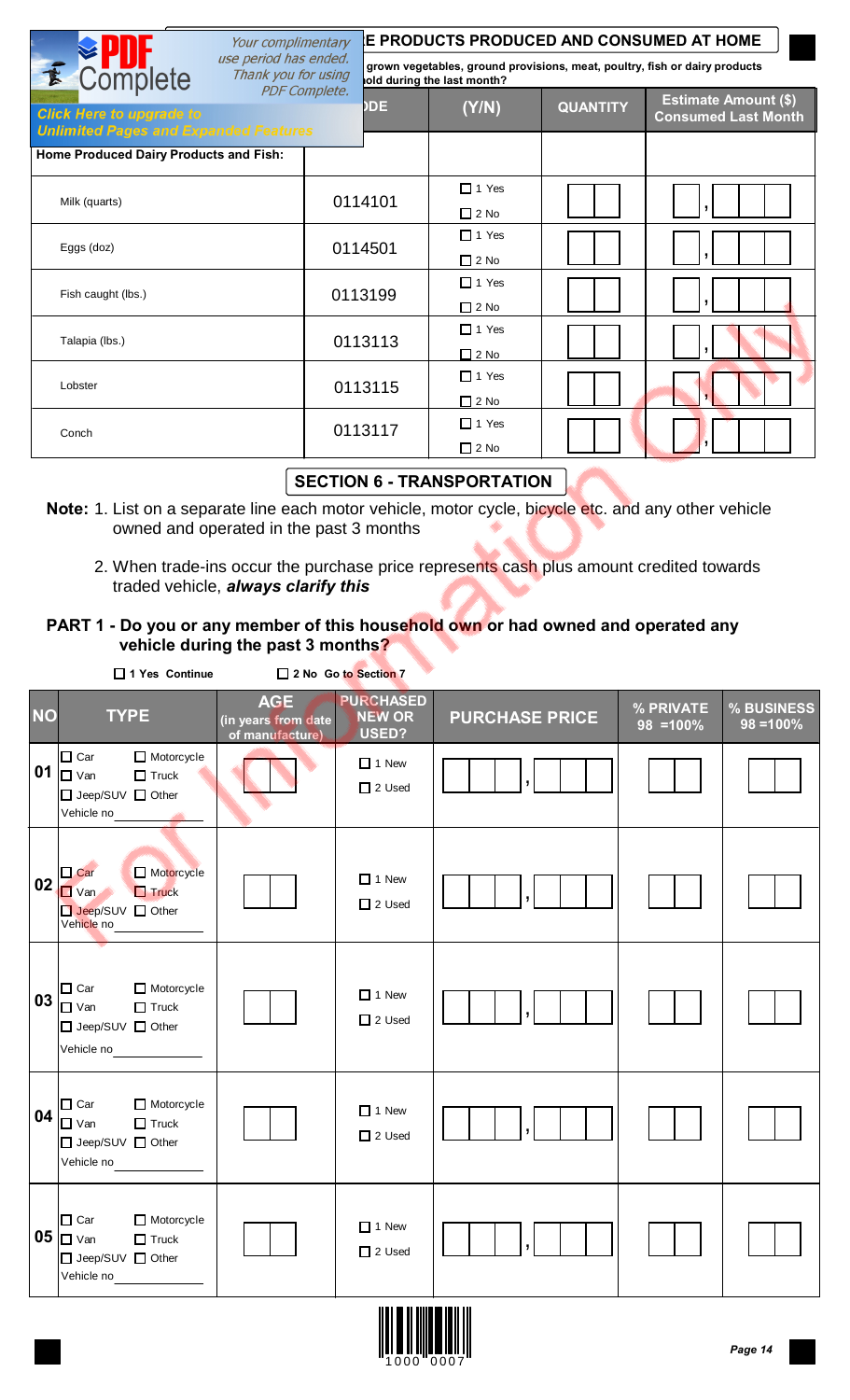# Your complimentary **ION 6 - TRANSPORTATION**<br>use period has ended.

*Thank you for using*<br>PDF Complete. <sub>sid</sub>entirely for business do not include its expenses in the list which Id entirely for business do not include its expenses in the list which **Click Here to upgrade to**<br>**Follows For each vehicle list the particular expense, then sum it up in the amount field provided.** eferred to is the number assigned to the vehicle from the previous

#### **Unlimited Pages and Ex**

**Complete** 

E

| Maintenance expenditure                                                                                        |             | Vehicle 01 | Vehicle 02 | Vehicle 03 | Vehicle 04 |                          |           |
|----------------------------------------------------------------------------------------------------------------|-------------|------------|------------|------------|------------|--------------------------|-----------|
| during the past three<br>months                                                                                | <b>CODE</b> | No:        | $No:\_\_$  | No:        | No:        |                          | \$ Amount |
| <b>Parts</b><br><b>Tyres</b>                                                                                   | 0721101     |            |            |            |            |                          |           |
| Oil Filters/Spark plugs                                                                                        | 0721103     |            |            |            |            |                          |           |
| <b>Batteries</b>                                                                                               | 0721104     |            |            |            |            |                          |           |
| <b>Brakes</b>                                                                                                  | 0721109     |            |            |            |            | $\overline{\phantom{a}}$ |           |
| Other parts                                                                                                    | 0721199     |            |            |            |            |                          |           |
| <b>Operation Costs</b><br>Gasoline                                                                             | 0722101     |            |            |            |            | y                        |           |
| Diesel                                                                                                         | 0722102     |            |            |            |            |                          |           |
| Oil                                                                                                            | 0722201     |            |            |            |            | J                        |           |
| License                                                                                                        | 0724404     |            |            |            |            |                          |           |
| Insurance (vehicle)                                                                                            | 1254100     |            |            |            |            |                          |           |
| Driving permits/License                                                                                        | 0724303     |            |            |            |            |                          |           |
| Parking fines /Tickets                                                                                         | 0724701     |            |            |            |            | J                        |           |
| Other operating cost                                                                                           | 0723199     |            |            |            |            |                          |           |
| Repairs and Servicing (including<br>parts and labour) General servicing,<br>Tune-ups, electrical/motor repairs | 0723110     |            |            |            |            |                          |           |
| Body work (straighten, paint)                                                                                  | 0723108     |            |            |            |            |                          |           |
| Upholstery V                                                                                                   | 0723114     |            |            |            |            |                          |           |
| Front end alignment and wheel<br>balancing                                                                     | 0723104     |            |            |            |            |                          |           |
| Exhaust system repairs                                                                                         | 0723105     |            |            |            |            |                          |           |
| Brake adjustments, repairs<br>and service                                                                      | 0723103     |            |            |            |            |                          |           |
| Air Condition                                                                                                  | 0723115     |            |            |            |            |                          |           |
| Car Wash, polish etc.                                                                                          | 0723101     |            |            |            |            |                          |           |
| Other (Specify)                                                                                                | 0723199     |            |            |            |            |                          |           |

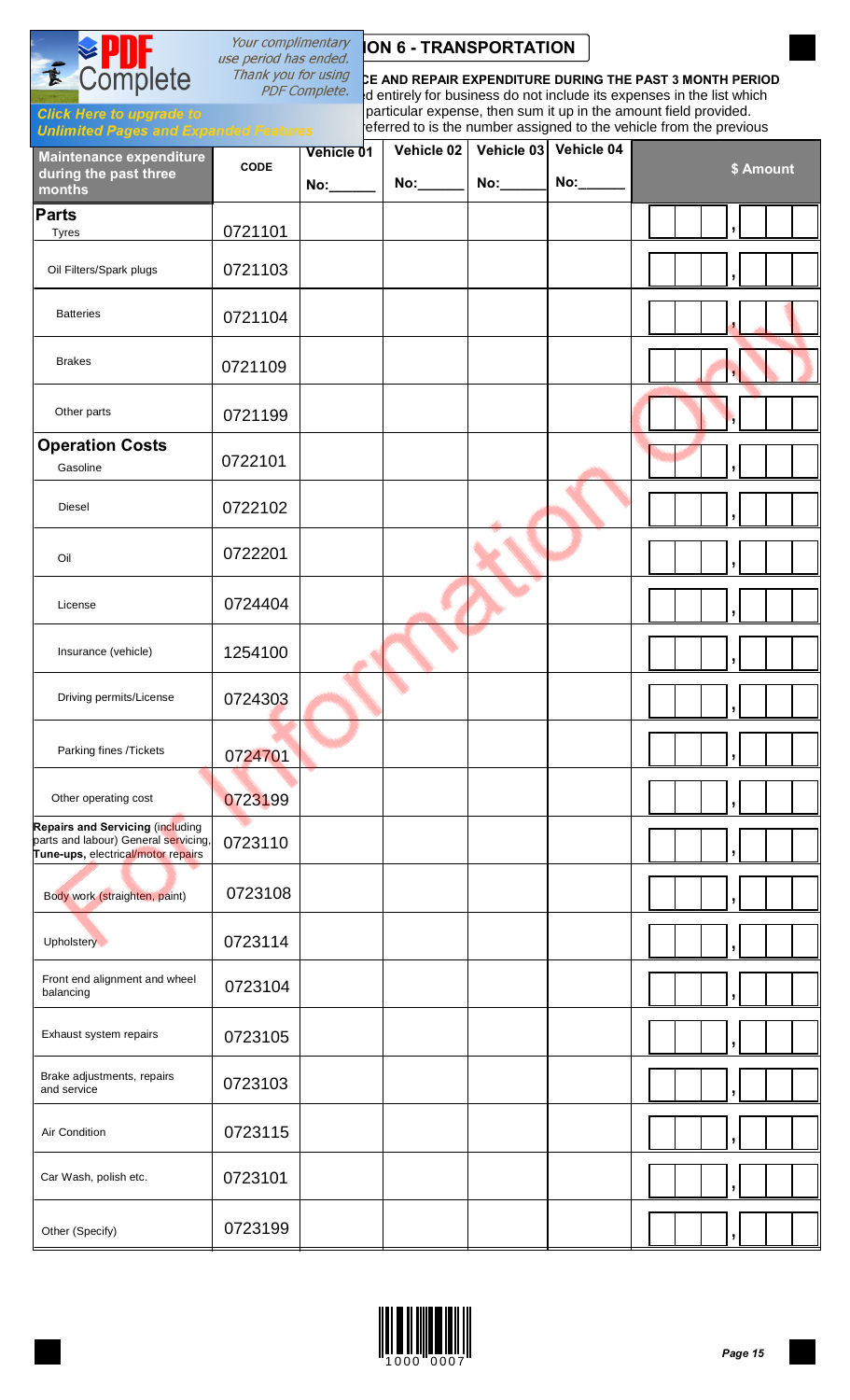| Your complimentary                                                              |         |     |                                              |                      | TY OF PURCHASE AND <u>MAIN</u> TYPE OF OUTLET |   |                        |                                                            |  |
|---------------------------------------------------------------------------------|---------|-----|----------------------------------------------|----------------------|-----------------------------------------------|---|------------------------|------------------------------------------------------------|--|
| <b>E</b> Complete                                                               |         |     | use period has ended.<br>Thank you for using | <b>PDF Complete.</b> | s <sub>2</sub>                                |   |                        | et used in the last twelve months by your household for    |  |
| <b>Click Here to upgrade to</b><br><b>Unlimited Pages and Expanded Features</b> |         |     |                                              |                      | NAME OF OUTLET                                |   | Outlet<br>Code<br>(See | <b>LOCATION OF OUTLET</b><br>(Community, Street, District) |  |
| (1)                                                                             | (2)     | (3) | (4)                                          |                      | (5)                                           |   | below)<br>(6)          | (7)                                                        |  |
| 1. Beef Pork/Mutton<br>- Fresh / Frozen                                         | 0112401 |     |                                              |                      |                                               |   |                        |                                                            |  |
| 2. Fish - Fresh<br>/ Frozen                                                     | 0113199 |     |                                              |                      |                                               |   |                        |                                                            |  |
| 3. Chicken - Fresh<br>/ Frozen                                                  | 0112899 |     |                                              |                      |                                               |   |                        |                                                            |  |
| 4. Vegetables                                                                   | 0117100 |     |                                              |                      |                                               |   |                        |                                                            |  |
| 5. Ground<br>Provisions                                                         | 0117500 |     |                                              |                      |                                               |   |                        |                                                            |  |
| 6. Bread and<br>Cakes                                                           | 0111100 |     |                                              |                      |                                               | ۰ |                        |                                                            |  |
| 7. Groceries                                                                    | 0119501 |     |                                              |                      |                                               |   |                        |                                                            |  |
| 8. Household<br>Supplies                                                        | 0561000 |     |                                              |                      |                                               |   |                        |                                                            |  |
| 9. Clothing<br>Material                                                         | 0311000 |     |                                              |                      |                                               |   |                        |                                                            |  |
| 10. Clothing -<br>Women                                                         | 0312300 |     |                                              |                      |                                               |   |                        |                                                            |  |
| 11. Clothing - Men                                                              | 0312100 |     |                                              |                      |                                               |   |                        |                                                            |  |
| 12. Clothing -<br>Children                                                      | 0313601 |     |                                              |                      |                                               |   |                        |                                                            |  |
| 13. Furniture                                                                   | 0511000 |     |                                              |                      |                                               |   |                        |                                                            |  |
| 14. Footwear                                                                    | 0321000 |     |                                              |                      |                                               |   |                        |                                                            |  |
| <b>REGULARITY OF PURCHASE CODES</b>                                             |         |     |                                              |                      | <b>TYPE OF OUTLET-CODES</b>                   |   |                        |                                                            |  |

| l 1. DAII Y           | 5. SEMI-ANNUALLY   |
|-----------------------|--------------------|
| 12. WFFKI Y           | <b>6. ANNUALLY</b> |
| <b>3. FORTNIGHTLY</b> | 9. OTHER           |
| I4. MONTHI Y          |                    |

- **02. MINI MART/SUPERETTE 12. TEXTILE STORE 20. ABROAD-OTHER**
- **04. WHOLESALE OUTLET 14. VARIETY STORE 22. VAN**
- **05. FISH MARKET 15. PHARMACY**<br>**24. BAKERY 24. SEAREMENTAL**
- -
- **06. BAKERY 16. HOSPITAL 24. HOTEL 25. OTHER 07. RESTAURANT 17. CLINIC (HEALTH CENTER)**
	-
- **08. HARDWARE STORE 18. PRIVATE DOCTOR**
- **09. FURNITURE & APPLIANCES STORE**
- **10. DEPARTMENT STORE**



- 
- 

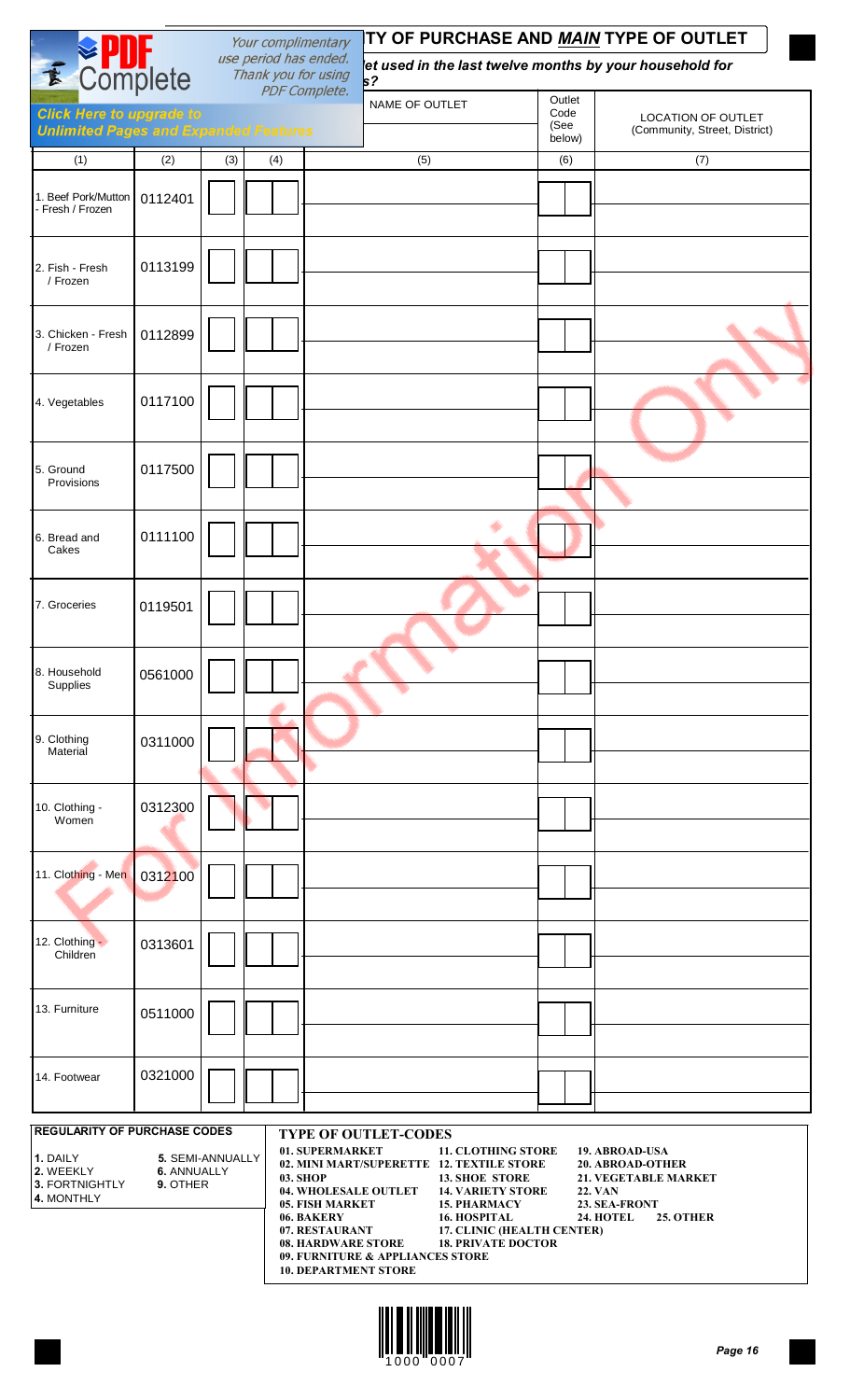| E Complete                                                                                                                                                                                                                                                                                                                                      |                                                                                                                                                                                                                                                                                                                                                                                                                                                                                                                                                                                                                                                                                                                                          |     | Your complimentary<br>use period has ended.<br>Thank you for using                                                                                                           | items?                                                                                                                                                                                                       | ARITY OF PURCHASE AND MAIN TYPE OF OUTLET<br>p/outlet used in the last twelve months by your household for |                                   |                                                                                                               |  |  |  |  |
|-------------------------------------------------------------------------------------------------------------------------------------------------------------------------------------------------------------------------------------------------------------------------------------------------------------------------------------------------|------------------------------------------------------------------------------------------------------------------------------------------------------------------------------------------------------------------------------------------------------------------------------------------------------------------------------------------------------------------------------------------------------------------------------------------------------------------------------------------------------------------------------------------------------------------------------------------------------------------------------------------------------------------------------------------------------------------------------------------|-----|------------------------------------------------------------------------------------------------------------------------------------------------------------------------------|--------------------------------------------------------------------------------------------------------------------------------------------------------------------------------------------------------------|------------------------------------------------------------------------------------------------------------|-----------------------------------|---------------------------------------------------------------------------------------------------------------|--|--|--|--|
| <b>Click Here to upgrade to</b><br><b>Unlimited Pages and Expanded Features</b>                                                                                                                                                                                                                                                                 |                                                                                                                                                                                                                                                                                                                                                                                                                                                                                                                                                                                                                                                                                                                                          |     |                                                                                                                                                                              | <b>PDF Complete.</b>                                                                                                                                                                                         | <b>NAME OF OUTLET</b>                                                                                      | Outlet<br>Code<br>(See<br>below)  | <b>LOCATION OF OUTLET</b><br>(Community, Street, District)                                                    |  |  |  |  |
| (1)                                                                                                                                                                                                                                                                                                                                             | (2)                                                                                                                                                                                                                                                                                                                                                                                                                                                                                                                                                                                                                                                                                                                                      | (3) | (4)                                                                                                                                                                          |                                                                                                                                                                                                              | (5)                                                                                                        | (6)                               | (7)                                                                                                           |  |  |  |  |
| 15. Appliances                                                                                                                                                                                                                                                                                                                                  | 0531000                                                                                                                                                                                                                                                                                                                                                                                                                                                                                                                                                                                                                                                                                                                                  |     |                                                                                                                                                                              |                                                                                                                                                                                                              |                                                                                                            |                                   |                                                                                                               |  |  |  |  |
| 16. Medical<br>Expenses<br>-prescriptions/Cou<br>nter Medication                                                                                                                                                                                                                                                                                | 0611100                                                                                                                                                                                                                                                                                                                                                                                                                                                                                                                                                                                                                                                                                                                                  |     |                                                                                                                                                                              |                                                                                                                                                                                                              |                                                                                                            |                                   |                                                                                                               |  |  |  |  |
| 17. Medical Expenses<br>- Consultation                                                                                                                                                                                                                                                                                                          | 0621100                                                                                                                                                                                                                                                                                                                                                                                                                                                                                                                                                                                                                                                                                                                                  |     |                                                                                                                                                                              |                                                                                                                                                                                                              |                                                                                                            |                                   |                                                                                                               |  |  |  |  |
| 18. Medical Expenses<br>- Procedure                                                                                                                                                                                                                                                                                                             | 0630000                                                                                                                                                                                                                                                                                                                                                                                                                                                                                                                                                                                                                                                                                                                                  |     |                                                                                                                                                                              |                                                                                                                                                                                                              |                                                                                                            |                                   |                                                                                                               |  |  |  |  |
| 19. Breakfast<br>(responsible<br>adult)                                                                                                                                                                                                                                                                                                         | 1111101                                                                                                                                                                                                                                                                                                                                                                                                                                                                                                                                                                                                                                                                                                                                  |     |                                                                                                                                                                              |                                                                                                                                                                                                              |                                                                                                            |                                   |                                                                                                               |  |  |  |  |
| 20. Lunch<br>(responsible<br>adult)                                                                                                                                                                                                                                                                                                             | 1111201                                                                                                                                                                                                                                                                                                                                                                                                                                                                                                                                                                                                                                                                                                                                  |     |                                                                                                                                                                              |                                                                                                                                                                                                              | ۰                                                                                                          |                                   |                                                                                                               |  |  |  |  |
| 21. Dinner<br>(responsible<br>adult)                                                                                                                                                                                                                                                                                                            | 1111301                                                                                                                                                                                                                                                                                                                                                                                                                                                                                                                                                                                                                                                                                                                                  |     |                                                                                                                                                                              |                                                                                                                                                                                                              |                                                                                                            |                                   |                                                                                                               |  |  |  |  |
| 1. DAILY<br>2. WEEKLY<br>3. FORTNIGHTLY<br>4. MONTHLY                                                                                                                                                                                                                                                                                           | <b>REGULARITY OF PURCHASE CODES</b><br><b>TYPE OF OUTLET-CODES</b><br>01. SUPERMARKET<br>19. ABROAD-USA<br><b>11. CLOTHING STORE</b><br><b>5. SEMI-ANNUALLY</b><br>02. MINI MART/SUPERETTE 12. TEXTILE STORE<br><b>20. ABROAD-OTHER</b><br>6. ANNUALLY<br><b>03. SHOP</b><br><b>13. SHOE STORE</b><br><b>21. VEGETABLE MARKET</b><br>9. OTHER<br>04. WHOLESALE OUTLET<br><b>14. VARIETY STORE</b><br><b>22. VAN</b><br>23. SEA-FRONT<br><b>05. FISH MARKET</b><br><b>15. PHARMACY</b><br><b>24. HOTEL</b><br>25. OTHER<br>06. BAKERY<br><b>16. HOSPITAL</b><br>07. RESTAURANT<br>17. CLINIC (HEALTH CENTER)<br><b>18. PRIVATE DOCTOR</b><br><b>08. HARDWARE STORE</b><br>09. FURNITURE & APPLIANCES STORE<br><b>10. DEPARTMENT STORE</b> |     |                                                                                                                                                                              |                                                                                                                                                                                                              |                                                                                                            |                                   |                                                                                                               |  |  |  |  |
| 8.1 What was the size of the household                                                                                                                                                                                                                                                                                                          |                                                                                                                                                                                                                                                                                                                                                                                                                                                                                                                                                                                                                                                                                                                                          |     |                                                                                                                                                                              |                                                                                                                                                                                                              | <b>SECTION 8 FOR HEADS OF HOUSEHOLD ONLY</b><br>being better off than parents?                             |                                   | 8.4 Do(es)  perceive yourself/himself/herself as                                                              |  |  |  |  |
| in which you grew up?<br>8.2 What is the highest grade completed by  father?<br>00 none<br>01 Nursery<br>02 Pre-school<br>03 Kindergarten<br>04 Special Education<br>05 Don't know<br>8.3 What is the highest grade completed by  mother?<br>00 none<br>01 Nursery<br>02 Pre-school<br>03 Kindergarten<br>04 Special Education<br>05 Don't know | 10 G1/Std 1<br>11 G2/Std 2<br>12 G3/Std 3<br>13 G4/Std 4<br>14 G5/Std 5<br>15 G6/Std 7<br>10 G1/Std 1<br>11 G2/Std 2<br>12 G3/Std 3<br>13 G4/Std 4<br>14 G5/Std 5<br>15 G6/Std 7                                                                                                                                                                                                                                                                                                                                                                                                                                                                                                                                                         |     | 20 form1<br>21 form2<br>22 form3<br>23 form4<br>24 form5<br>25 form6<br>26 'A' Level<br>20 form1<br>21 form2<br>22 form3<br>23 form4<br>24 form5<br>25 form6<br>26 'A' Level | 30 CFBC-A<br>31 CFBC-TECH<br>32 CFBC-level I<br>33 University-UWI<br>34 University-Other<br>35 Other<br>30 CFBC-A<br>31 CFBC-TECH<br>32 CFBC-level I<br>34 University-UWI<br>35 University-Other<br>36 Other | $\Box$ 1 Yes<br>$\Box$ 2 No                                                                                | $\Box$ 3 Somewhat<br>4 Don't Know | 8.5 How much did you spend on Food in the past week?<br>8.6 How much did you spend on Food in the past month? |  |  |  |  |

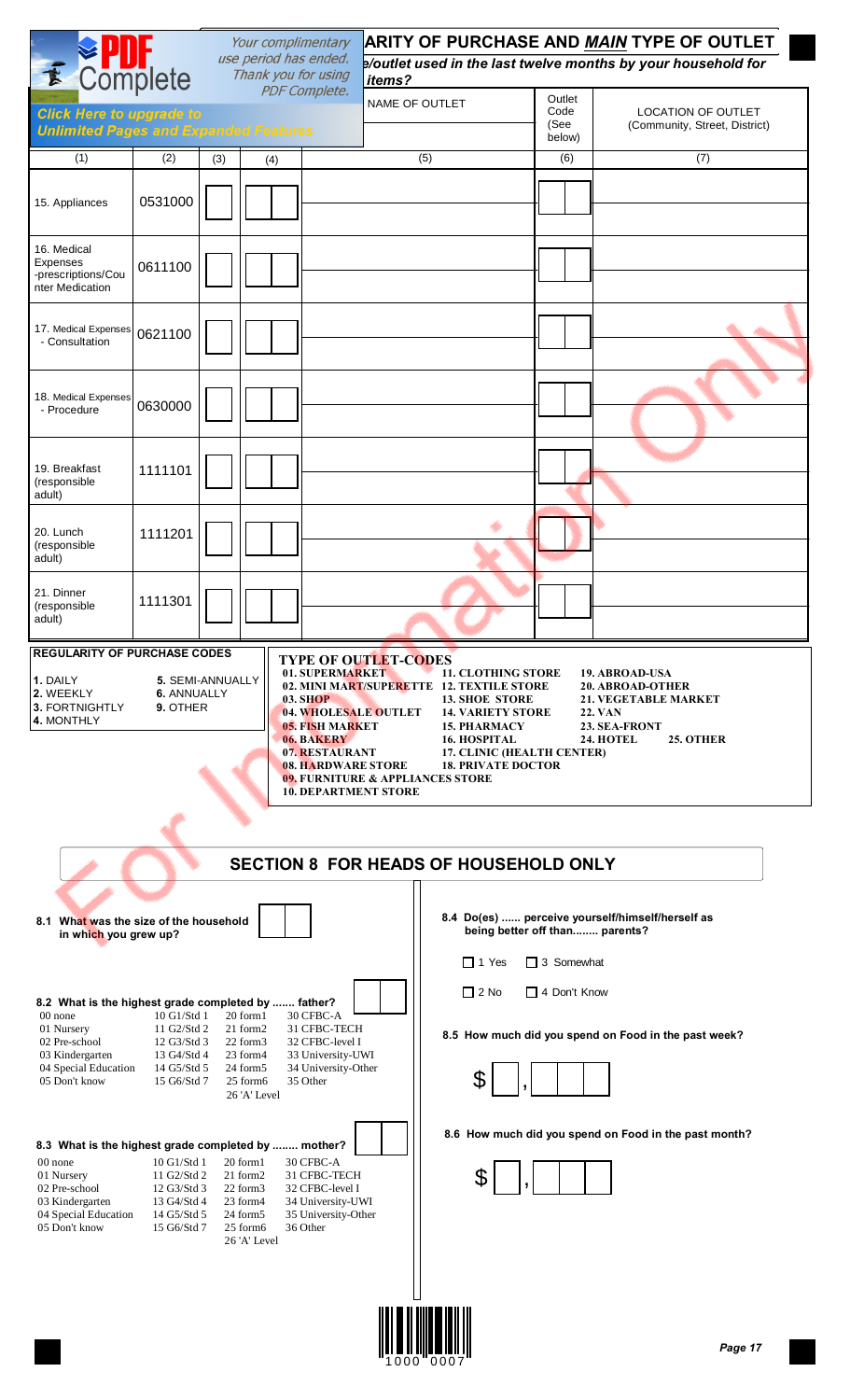## **COMPLETED FOR HOUSEHOLD MEMBERS AVE MOVED OUT OF THE HOUSEHOLD IN** Complete Thank you for using **ST FIVE YEARS**

|                                                                                                     |                             | <b>Click Here to upgrade to</b>                       |                                     |                                                                                                                                                      |                              |                                                                                                                                                                                                                                                                                                                                                                                                                                                            |         | ACH MEMBER WHO LEFT THE HOUSEHOLD                                                                                         |                                           |                                                                                                                                                                                                  |                                        |                                 |                                                                                                                                                                      |                                        |                                                                                                                                                                                                                       |               |                  |  |
|-----------------------------------------------------------------------------------------------------|-----------------------------|-------------------------------------------------------|-------------------------------------|------------------------------------------------------------------------------------------------------------------------------------------------------|------------------------------|------------------------------------------------------------------------------------------------------------------------------------------------------------------------------------------------------------------------------------------------------------------------------------------------------------------------------------------------------------------------------------------------------------------------------------------------------------|---------|---------------------------------------------------------------------------------------------------------------------------|-------------------------------------------|--------------------------------------------------------------------------------------------------------------------------------------------------------------------------------------------------|----------------------------------------|---------------------------------|----------------------------------------------------------------------------------------------------------------------------------------------------------------------|----------------------------------------|-----------------------------------------------------------------------------------------------------------------------------------------------------------------------------------------------------------------------|---------------|------------------|--|
| $\overline{\mathsf{z}}$<br>┙<br>⋖<br>$\supset$<br>$\overline{=}$<br>$\frac{1}{2}$<br>$\overline{a}$ | Male1<br>Female2            | <b>Unlimited Pages and Expanded Features</b><br>Years |                                     | Spouse/partner1<br>Child2<br>Son/daughter in law.3<br>grand-child4<br>parent/parent-in-law.5<br>grand parent6<br>other relative7<br>brother /sister8 | non-relative9                | Relationship to Head   level attained by<br>prior to departure?<br>00 None<br>01 Nursery<br>02 Preschool<br>03 Kindergarten<br>04 Grade1/std1<br>05 Grade2/std2<br>06 Grade3/std3<br>07 Grade4/std4<br>08 Grade5/std5<br>09 Grade6/std6<br>10 Project Strong<br>11 AVEC-tech voc<br>12 Form 1<br>13 Form 2<br>14 Form 3<br>15 Form 4<br>16 Form 5 22. A levels<br>17 CFBC A levels<br>18 CFBC Tech voc<br>19 CFB level I<br>20 University<br>21 Don't know | e grade | 6<br><b>How long</b><br>ago did<br>move<br>away<br>(in years)<br>Less than<br>6 months<br>0<br>6 months<br>to 1 year<br>1 | $\overline{7}$                            | <b>Most important</b><br>reason for leaving<br>the household<br>more income1<br>work2<br>study3<br>marriage4<br>medical5<br>other family<br>reason6<br>other7<br>don't know8                     |                                        | 8<br>household                  | Area former<br>member moved to send any<br>Another part of the<br>country1<br>St. Marten2<br>Other CARICOM.3<br>UK4<br>USA5<br>Canada6<br>BVI7<br>Anguilla8<br>USVI9 |                                        | 9<br>Does this former<br>contributions to this<br>household?<br>Provide an annual<br>estimate of amount<br>sent in \$EC dollars in<br>the last year. Provide<br>a monetary value for<br>in-kind contributions<br>sent |               | household member |  |
| 01                                                                                                  | $\Box$ 1 M<br>$\square$ 2 F |                                                       | $\Box$ 1<br>$\Box$ 2<br>$\square$ 3 | □ 4<br>口 5<br>$\Box$ 6                                                                                                                               | $\square$ 7<br>$\Box$ 8      |                                                                                                                                                                                                                                                                                                                                                                                                                                                            |         |                                                                                                                           | $\Box$ 1<br>$\Box$ 2<br>$\Box$ 3          | $\Box$ 4<br>$\square$ 5<br>$\Box$ 6                                                                                                                                                              | $\Box$ 7 $\Box$ 1<br>$\Box$ 8 $\Box$ 2 | $\Box$ 3                        | $\Box$ 4 $\Box$ 7<br>$\Box$ 5<br>$\Box$ 6                                                                                                                            | $\Box$ 8<br>$\Box$ 9                   |                                                                                                                                                                                                                       | In EC Dollars |                  |  |
| 02                                                                                                  | $\Box$ 1 M<br>$\square$ 2 F |                                                       | $\Box$ 1<br>$\Box$ 2<br>$\Box$ 3    | $\Box$ 4<br>$\square$ 5<br>$\Box$ 6                                                                                                                  | $\square$ 7<br>$\Box$ 8      |                                                                                                                                                                                                                                                                                                                                                                                                                                                            |         |                                                                                                                           | $\Box$ 1<br>$\Box$ 2                      | $\Box$ 4<br>$\sqrt{5}$<br>$\Box$ 3 $\Box$ 6                                                                                                                                                      | $B8$ $2$                               | $7$ $7$ $1$ $1$ $1$<br>$\Box$ 3 | $\Box$ 5<br>$\Box$ 6 $\Box$ 9                                                                                                                                        | $\square$ 7<br>$\Box$ 8                |                                                                                                                                                                                                                       | In EC Dollars |                  |  |
| 03                                                                                                  | $\Box$ 1 M<br>$\square$ 2 F |                                                       | $\Box$ 1<br>$\Box$ 2<br>$\square$ 3 | $\Box$ 4<br>$\Box$ 5<br>$\Box$ 6                                                                                                                     | □ 7<br>$\Box$ 8              |                                                                                                                                                                                                                                                                                                                                                                                                                                                            |         |                                                                                                                           | $\blacksquare$<br>$\square$ 2<br>$\Box$ 3 | $\Box$ 4<br>$\Box$ 5<br>$\Box$ 6                                                                                                                                                                 | $\Box$ 7 $\Box$ 1<br>$\Box$ 8          | I□ 2<br>$\Box$ 3                | $\Box$ 4<br>$\square$ 5<br>$\Box$ 6                                                                                                                                  | $\square$ 7<br>$\square$ 8<br>$\Box$ 9 |                                                                                                                                                                                                                       | In EC Dollars |                  |  |
| 04                                                                                                  | $\Box$ 1 M<br>$\square$ 2 F |                                                       | $\Box$ 1<br>$\Box$ 2<br>$\square$ 3 | $\Box$ 4<br>$\Box$ 5<br>$\Box$ 6                                                                                                                     | $\square$ 7<br>$\Box$ 8      |                                                                                                                                                                                                                                                                                                                                                                                                                                                            |         |                                                                                                                           | П 1<br>$\Box$ 2<br>$\Box$ 3               | $\Box$ 4<br>$\square$ 5<br>$\Box$ 6                                                                                                                                                              | $\Box$ 7 $\Box$ 1<br>$\Box$ 8 $\Box$ 2 | $\Box$ 3                        | $\Box$ 4<br>$\square$ 5<br>$\Box$ 6 $\Box$ 9                                                                                                                         | $\square$ 7<br>$\Box$ 8                |                                                                                                                                                                                                                       | In EC Dollars |                  |  |
| 05                                                                                                  | $\Box$ 1 M<br>$\square$ 2 F |                                                       | □ 1<br>$\square$ 2                  | □ 4<br>$\Box$ 5<br>$\Box$ 3 $\Box$ 6                                                                                                                 | $\blacksquare$ 7<br>$\Box$ 8 |                                                                                                                                                                                                                                                                                                                                                                                                                                                            |         |                                                                                                                           |                                           | $\boxed{ \square 1 \ \square 4 \ \square 7 }$ $\boxed{ \square 1 \ \square 4 \ \square 7 }$<br>$\Box$ 3 $\Box$ 6                                                                                 |                                        |                                 | │□3 □6 □9                                                                                                                                                            |                                        |                                                                                                                                                                                                                       | In EC Dollars |                  |  |
| 06 l                                                                                                | $\Box$ 1 M<br>$\square$ 2 F |                                                       | □ 1<br>$\square$ 2<br>$\Box$ 3      | $\Box$ 4<br>$\Box$ 5<br>$\Box$ 6                                                                                                                     | $\Box$ 7<br>$\Box$ 8         |                                                                                                                                                                                                                                                                                                                                                                                                                                                            |         |                                                                                                                           |                                           | $\boxed{ \square 1 \quad \square 4 \quad \square 7 \begin{vmatrix} \square 1 & \square 4 & \square 7 \end{vmatrix} \xrightarrow{In EC Dollars} }$<br>$\Box$ 3 $\Box$ 6                           |                                        |                                 | │□3 □6 □9                                                                                                                                                            |                                        |                                                                                                                                                                                                                       |               |                  |  |
| 07                                                                                                  | $\Box$ 1 M<br>2F            |                                                       | $\Box$ 1<br>$\square$ 2<br>$\Box$ 3 | $\Box$ 4<br>$\square$ 5<br>$\Box$ 6                                                                                                                  | $\Box$ 7<br>$\Box$ 8         |                                                                                                                                                                                                                                                                                                                                                                                                                                                            |         |                                                                                                                           |                                           | 01 04 07 01 04 07<br><b>□</b> 3 □ 6                                                                                                                                                              |                                        |                                 | │□3 □6 □9                                                                                                                                                            |                                        | In EC Dollars                                                                                                                                                                                                         |               |                  |  |
| 08                                                                                                  | $\Box$ 1 M<br>$\square$ 2 F |                                                       | $\Box$ 1<br>$\square$ 2<br>$\Box$ 3 | $\Box$ 4<br>$\Box$ 5<br>$\Box$ 6                                                                                                                     | $\square$ 7<br>$\Box$ 8      |                                                                                                                                                                                                                                                                                                                                                                                                                                                            |         |                                                                                                                           |                                           | $\boxed{ \square 1 \quad \square 4 \quad \square 7 \begin{vmatrix} \square 1 & \square 4 & \square 7 \end{vmatrix} \xrightarrow{In EC Dollars} }$<br>$\square$ 3 $\square$ 6                     |                                        |                                 | $\Box$ 3 $\Box$ 6 $\Box$ 9                                                                                                                                           |                                        |                                                                                                                                                                                                                       |               |                  |  |
| 09 l                                                                                                | $\Box$ 1 M<br>$\square$ 2 F |                                                       | □ 1<br>$\Box$ 2<br>$\Box$ 3         | $\Box$ 4<br>$\Box$ 5<br>$\Box$ 6                                                                                                                     | $\Box$ 7<br>$\Box$ 8         |                                                                                                                                                                                                                                                                                                                                                                                                                                                            |         |                                                                                                                           |                                           | │□1 □4 □ァ│□1 □4 □ァ│<br>$\Box 2 \quad \Box 5 \quad \Box 8 \vert \Box 2 \quad \Box 5 \quad \Box 8$<br>$\square$ 3 $\square$ 6                                                                      |                                        |                                 | $\Box$ 3 $\Box$ 6 $\Box$ 9                                                                                                                                           |                                        | In EC Dollars                                                                                                                                                                                                         |               |                  |  |
| 10 <sup>1</sup>                                                                                     | $\Box$ 1 M<br>$\square$ 2 F |                                                       | $\Box$ 1<br>$\square$ 2<br>$\Box$ 3 | $\Box$ 4<br>$\square$ 5<br>$\Box$ 6                                                                                                                  | $\Box$ 7<br>$\Box$ 8         |                                                                                                                                                                                                                                                                                                                                                                                                                                                            |         |                                                                                                                           |                                           | $\boxed{ \begin{array}{cccccccccc} \square & 1 & \square & 4 & \square & 7 & \square & 1 & \square & 4 & \square & 7 & \square & \text{m} & \text{ECDollars} \end{array} }$<br>$\Box$ 3 $\Box$ 6 |                                        |                                 | │□3 □6 □9                                                                                                                                                            |                                        |                                                                                                                                                                                                                       |               |                  |  |
|                                                                                                     | 11 $\Box$ 1 M<br>$\Box$ 2 F |                                                       | $\Box$ 1<br>$\square$ 2<br>$\Box$ 3 | $\Box$ 4<br>$\square$ 5<br>$\Box$ 6                                                                                                                  | □ 7<br>$\Box$ 8              |                                                                                                                                                                                                                                                                                                                                                                                                                                                            |         |                                                                                                                           |                                           | │□1 □4 □ァ│□1 □4 □ァ│<br>$\square$ 3 $\square$ 6                                                                                                                                                   |                                        |                                 | □3 □6 □9                                                                                                                                                             |                                        | In EC Dollars                                                                                                                                                                                                         |               |                  |  |

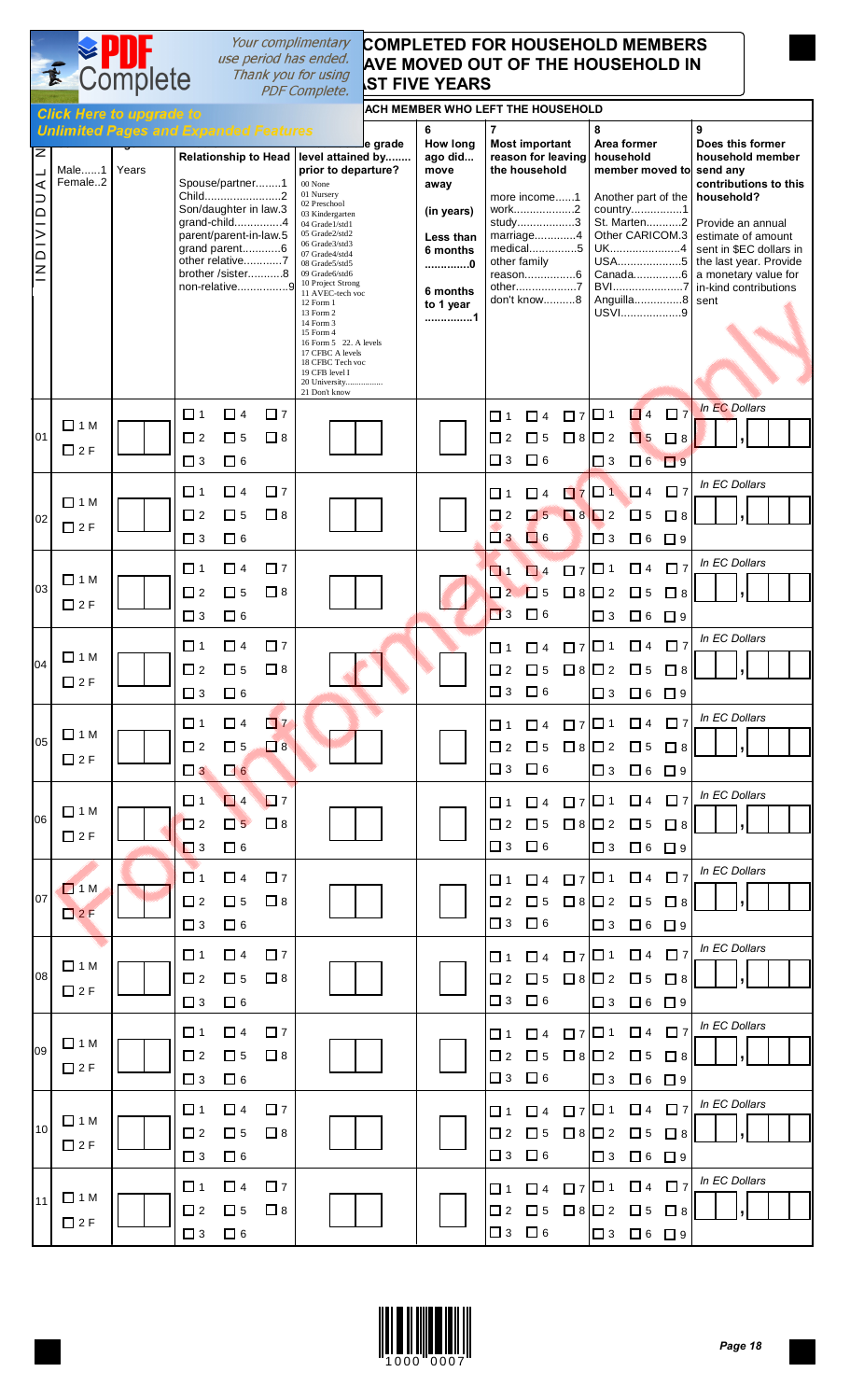|                                                                                                                 | CHILDREN UNDER THE AGE OF FIVE YEARS<br>Your complimentary       |                                                  |                                                  |                                                  |                                                             |  |  |  |  |  |
|-----------------------------------------------------------------------------------------------------------------|------------------------------------------------------------------|--------------------------------------------------|--------------------------------------------------|--------------------------------------------------|-------------------------------------------------------------|--|--|--|--|--|
| use period has ended.                                                                                           | 0.1                                                              | Child No. 2                                      | Child No. 3                                      | Child No. 4                                      | Child 5                                                     |  |  |  |  |  |
| Complete<br>Thank you for using<br><b>PDF Complete.</b>                                                         |                                                                  |                                                  |                                                  |                                                  |                                                             |  |  |  |  |  |
| <b>Click Here to upgrade to</b>                                                                                 |                                                                  |                                                  |                                                  |                                                  |                                                             |  |  |  |  |  |
| <b>Unlimited Pages and Expanded Features</b>                                                                    |                                                                  |                                                  |                                                  |                                                  |                                                             |  |  |  |  |  |
| 2. Date of Birth (dd/mm/yy)                                                                                     |                                                                  |                                                  |                                                  |                                                  |                                                             |  |  |  |  |  |
| Age (in months)                                                                                                 |                                                                  |                                                  |                                                  |                                                  |                                                             |  |  |  |  |  |
| 3. Where was child delivered?                                                                                   | Hospital $\Box$ 1                                                | Hospital $\Box$ 1                                | Hospital $\Box$ 1                                | Hospital $\Box$ 1                                |                                                             |  |  |  |  |  |
|                                                                                                                 | clinic/centre $\overline{\Box}$ 2<br>At home $\overline{\Box}$ 3 | clinic/centre $\square$ 2<br>At home $\square$ 3 | clinic/centre $\square$ 2<br>At home $\square$ 3 | clinic/centre $\square$ 2<br>At home $\square$ 3 | $\begin{array}{c}\n\Box 1 \\ \Box 2 \\ \Box 3\n\end{array}$ |  |  |  |  |  |
|                                                                                                                 | Other $\Box$ 4                                                   | Other $\Box$ 4<br>Doctor $\Box$ 1                | Other $\Box$ 4<br>Doctor $\Box$ 1                | Other $\Box$ 4<br>Doctor $\Box$ 1                | Θ4                                                          |  |  |  |  |  |
| 4. Who delivered the child?                                                                                     | Doctor $\Box$ 1<br>Nurse, midwife $\overline{\square}$ 2         | Nurse, midwife $\overline{\Box}$ 2               | Nurse, midwife $\overline{\Box}$ 2               | Nurse, midwife $\overline{\Box}$ 2               | $\square$ 1<br>$\bar{a}^2$                                  |  |  |  |  |  |
| 5. In the past two weeks, has  had running                                                                      | Other/self $\overline{\Box}$ 3                                   | Other/self $\overline{\square}$ 3                | Other/self $\overline{\Box}$ 3<br>$\Box$ 1 Yes   | Other/self $\overline{\Box}$ 3<br>$\Box$ 1 Yes   | $\Box$ 1 Yes                                                |  |  |  |  |  |
| belly (diarrhea) i.e. three or more loose stools                                                                | $\Box$ 1 Yes                                                     | $\Box$ 1 Yes                                     |                                                  |                                                  | 2N <sub>o</sub>                                             |  |  |  |  |  |
| per day?                                                                                                        | $\Box$ 2 No (Go to Q8)                                           | $\Box$ 2 No (Go to Q8)                           | $\Box$ 2 No (Go to Q8)                           | $\Box$ 2 No (Go to Q8)                           |                                                             |  |  |  |  |  |
| 6. During this last episode of diarrhea, did<br>drink: (prompt and insert X for all items                       |                                                                  |                                                  |                                                  |                                                  |                                                             |  |  |  |  |  |
| mentioned)<br>1. Breast Milk                                                                                    | $\square$ 1                                                      | $\Box$ 1                                         | $\square$ 1                                      | $\Box$ 1                                         | $\Box$ 1                                                    |  |  |  |  |  |
| 2. Cereal-based gruel or gruel made from                                                                        | $\Box$ 2                                                         | $\square$ 2                                      | $\square$ 2                                      |                                                  | $\square$ 2                                                 |  |  |  |  |  |
| roots or soup                                                                                                   |                                                                  |                                                  |                                                  | $\square$ 2                                      |                                                             |  |  |  |  |  |
| 3. Other locally-defined acceptable home fluids                                                                 | $\square$ 3                                                      | $\square$ 3                                      | $\square$ 3                                      | $\square$ 3                                      | $\square$ 3                                                 |  |  |  |  |  |
| 4. ORS (oral rehydration solution) packet solution                                                              | $\Box$ 4                                                         | $\Box$ 4                                         | $\Box$ 4                                         | $\Box$ 4                                         | $\Box$ 4                                                    |  |  |  |  |  |
| 5. Water with feeding during some part of the day                                                               | $\square$ 5                                                      | $\square$ 5                                      | $\Box$ 5                                         | $\square$ 5                                      | $\square$ 5                                                 |  |  |  |  |  |
| 6. Water alone                                                                                                  | $\Box$ 6                                                         | $\Box$ 6                                         | $\Box$ 6                                         | $\square$ 6                                      | $\Box$ 6                                                    |  |  |  |  |  |
| 7. Other milk or infant formula                                                                                 | $\square$ 7                                                      | $\square$ 7                                      | $\square$ 7                                      | $\square$ 7                                      | $\square$ 7                                                 |  |  |  |  |  |
| 8. Defined "unacceptable" fluids                                                                                | $\square$ 8                                                      | $\Box$ 8                                         | $\square$ 8                                      | $\square$ 8                                      | $\square$ 8                                                 |  |  |  |  |  |
| 9. Don't know                                                                                                   | $\square$ 9                                                      | $\Box$ 9                                         | $\square$ 9                                      | $\square$ 9                                      | $\square$ 9                                                 |  |  |  |  |  |
| 7. During 's diarrhea, did he/she drink much                                                                    |                                                                  |                                                  |                                                  |                                                  |                                                             |  |  |  |  |  |
| less, about the same, or more than usual?                                                                       | ◘ 1                                                              |                                                  |                                                  |                                                  |                                                             |  |  |  |  |  |
| Much less<br>1.<br>2.<br>About the same (or somewhat less)                                                      | $\square$ 2                                                      | $\Box$ 1<br>$\square$ 2                          | $\Box$ 1<br>$\square$ 2                          | $\Box$ 1<br>$\square$ 2                          | $\square$ 1<br>$\Box$ 2                                     |  |  |  |  |  |
| 3.<br>More                                                                                                      | $\square$ 3                                                      | $\square$ 3                                      | $\square$ 3                                      | $\square$ 3                                      | $\square$ 3                                                 |  |  |  |  |  |
| Don't know<br>4.                                                                                                | $\Box$ 4                                                         | $\Box$ 4                                         | $\square$ 4                                      | $\Box$ 4                                         | $\Box$ 4                                                    |  |  |  |  |  |
| 8. Has  ever been breast fed?                                                                                   | $\Box$ 1                                                         | $\square$ 1                                      | $\square$ 1                                      | $\square$ 1                                      | $\square$ 1                                                 |  |  |  |  |  |
| 1.<br>Yes<br>2.<br>No<br>(If no, go to Q10)                                                                     | $\square$ 2                                                      | $\square$ 2                                      | $\square$ 2                                      | $\square$ 2                                      | $\square$ 2                                                 |  |  |  |  |  |
| 9. Is he/she still being breast fed?                                                                            |                                                                  |                                                  |                                                  |                                                  |                                                             |  |  |  |  |  |
| Yes<br>1.                                                                                                       | $\square$ 1                                                      | $\Box$ 1                                         | $\square$ 1                                      | $\Box$ 1                                         | $\Box$ 1                                                    |  |  |  |  |  |
| 2.<br><b>No</b>                                                                                                 | $\square$ 2                                                      | $\square$ 2                                      | $\square$ 2                                      | $\square$ 2                                      | $\square$ 2                                                 |  |  |  |  |  |
| 10. Since this time yesterday, did he/she receive<br>any of the following? (Prompt and insert X<br>code for all |                                                                  |                                                  |                                                  |                                                  |                                                             |  |  |  |  |  |
| 1. Vitamins, mineral supplements or medicine                                                                    | $\Box$ 1                                                         | $\square$ 1                                      | $\square$ 1                                      | □ 1                                              | □ 1                                                         |  |  |  |  |  |
| 3. Sweetened, flavoured water or fruit juice or tea                                                             | $\square$ 2                                                      | $\square$ 2                                      | $\square$ 2                                      | $\square$ 2                                      | $\square$ 2                                                 |  |  |  |  |  |
| or infusion<br>4. Oral re-hydration solution (ORS)                                                              | $\square$ 3<br>$\Box$ 4                                          | $\square$ 3                                      | $\square$ 3<br>$\Box$ 4                          | $\square$ 3<br>$\Box$ 4                          | $\square$ 3<br>$\Box$ 4                                     |  |  |  |  |  |
| 5. Tinned, powdered or fresh milk or infant formula                                                             | $\square$ 5                                                      | $\Box$ 4<br>$\square$ 5                          | $\square$ 5                                      | $\square$ 5                                      | $\square$ 5                                                 |  |  |  |  |  |
|                                                                                                                 | $\Box$ 6                                                         | $\Box$ 6                                         | $\square$ 6                                      | $\Box$ 6                                         | $\square$ 6                                                 |  |  |  |  |  |
|                                                                                                                 | $\square$ 7                                                      | $\square$ 7                                      | $\square$ 7                                      | $\square$ 7                                      | $\square$ 7                                                 |  |  |  |  |  |
|                                                                                                                 | $\square$ 8                                                      | $\square$ 8                                      | $\square$ 8                                      | $\square$ 8                                      | $\square$ 8                                                 |  |  |  |  |  |
|                                                                                                                 | $\square$ 9                                                      | $\square$ 9                                      | $\square$ 9                                      | $\square$ 9                                      | $\square$ 9                                                 |  |  |  |  |  |
| 11. Was  immunized against                                                                                      |                                                                  | $\square$ 1                                      | $\square$ 1                                      | □ 1                                              |                                                             |  |  |  |  |  |
|                                                                                                                 | $\square$ 1                                                      | $\square$ 2                                      | $\square$ 2                                      | $\Box$ 2                                         | $\square$ 1                                                 |  |  |  |  |  |
|                                                                                                                 | $\square$ 2                                                      |                                                  |                                                  |                                                  | $\Box$ 2                                                    |  |  |  |  |  |
| 3.                                                                                                              | $\square$ 3                                                      | $\square$ 3                                      | $\square$ 3                                      | $\square$ 3                                      | $\square$ 3                                                 |  |  |  |  |  |
| 4.                                                                                                              | $\Box$ 4                                                         | $\Box$ 4                                         | $\Box$ 4                                         | $\Box$ 4                                         | $\Box$ 4                                                    |  |  |  |  |  |
| 5.                                                                                                              | $\square$ 5                                                      | $\square$ 5                                      | $\square$ 5                                      | $\square$ 5                                      | $\square$ 5                                                 |  |  |  |  |  |
| 6.                                                                                                              | $\Box$ 6                                                         | $\Box$ 6                                         | $\Box$ 6                                         | $\square$ 6                                      | $\square$ 6                                                 |  |  |  |  |  |
|                                                                                                                 | $\square$ 7                                                      | $\square$ 7                                      | $\square$ 7                                      | $\square$ 7                                      | $\square$ 7                                                 |  |  |  |  |  |